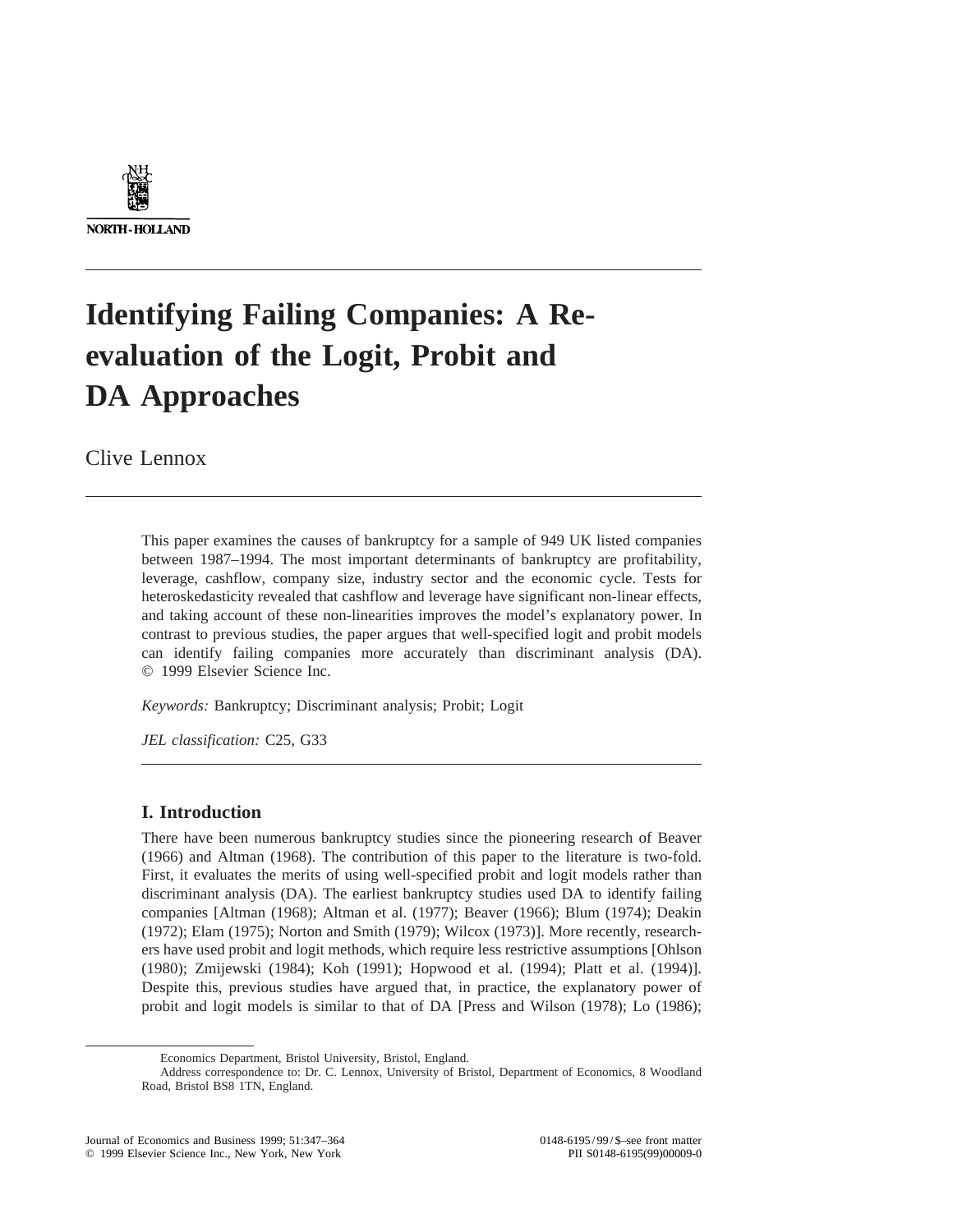Collins and Green (1982)]. However, it remains unclear whether there are potential gains from using probit and logit rather than DA, as previous probit and logit studies have not reported tests for misspecification. This is rather surprising, because Lagrange Multiplier (LM) tests for omitted variable bias and heteroskedasticity are easily calculated [Davidson and MacKinnon (1984)]. Tests for heteroskedasticity are particularly important because heteroskedasticity causes bias in both the coefficient estimates and their standard errors in probit and logit models [Yatchew and Griliches  $(1985)$ ].<sup>1</sup> This paper appears to be the first bankruptcy study to report tests for omitted variable bias and heteroskedasticity.

Secondly, this study analyzes the effects of industry sector, company size, and the economic cycle on the probability of bankruptcy. Previous bankruptcy studies have mostly adopted a matched pairs technique for drawing samples of failing and non-failing companies. A sample of non-bankrupt companies is usually drawn by matching against the characteristics of bankrupt companies. These characteristics are generally chosen to be company size, industry sector, and year of failure. The advantage of the matching procedure is that it helps to cut the cost of data collection, as the proportion of failing companies in the population is very small.2 One disadvantage with the matching approach is that it is not possible to investigate the effects of industry sector, company size or year of failure on the probability of bankruptcy [Jones (1987)]. In addition, the use of relatively small samples could lead to over-fitting. This study avoided these problems by collecting data on a large number of companies over an eight-year period, and by evaluating the effects of company size, industry sector, and the economic cycle on the probability of bankruptcy.

The structure of the rest of this paper is as follows. Section II outlines an economic theory of bankruptcy, and describes the tests for misspecification in probit and logit models. Section III explains the sample-selection method and describes the data. Section IV discusses the estimation results, and Section V compares predictive accuracy of the DA, probit and logit models. Section VI offers conclusions.

#### **II. Theoretical Developments and Statistical Methodology**

Previous empirical research has found that a company is more likely to fail if it is unprofitable, highly leveraged, and suffers cashflow difficulties [Altman (1986)]. Myers (1977) has outlined a theoretical model which helps to explain these findings. The model predicts that investors will choose to liquidate if the company's liquidation value exceeds its going-concern value.<sup>3</sup> If profitable companies have higher going concern value, one should find that profitable companies are less likely to go bankrupt than unprofitable companies.

 $1$  In contrast, heteroskedasticity in regression models does not affect the consistency of coefficient estimates. <sup>2</sup> In DA and logit estimation, a sample selection rule which results in the sample proportion being different from the population proportion of failing companies merely biases the constant term [Lachenbruch (1975); Anderson (1972)]. In contrast, probit estimation requires the likelihood function to be weighted so that the sample proportion of bankrupt companies is approximately equal to the population proportion—otherwise all

coefficient estimates are biased. <sup>3</sup> Variations on this theme have been proposed following this research. In Bulow and Shoven (1978), liquidation occurs if it leads to a positive gain for a coalition of the firm's claimants. Thus a company might be liquidated even when its going-concern value exceeds its liquidation value. In the investment irreversibility literature, there may be an option value to delaying bankruptcy if there are sunk costs and uncertainty. In this case, bankruptcy may not occur even if the expected returns from liquidating exceed the expected returns from not liquidating [Dixit and Pindyck (1994); Hubbard (1994)].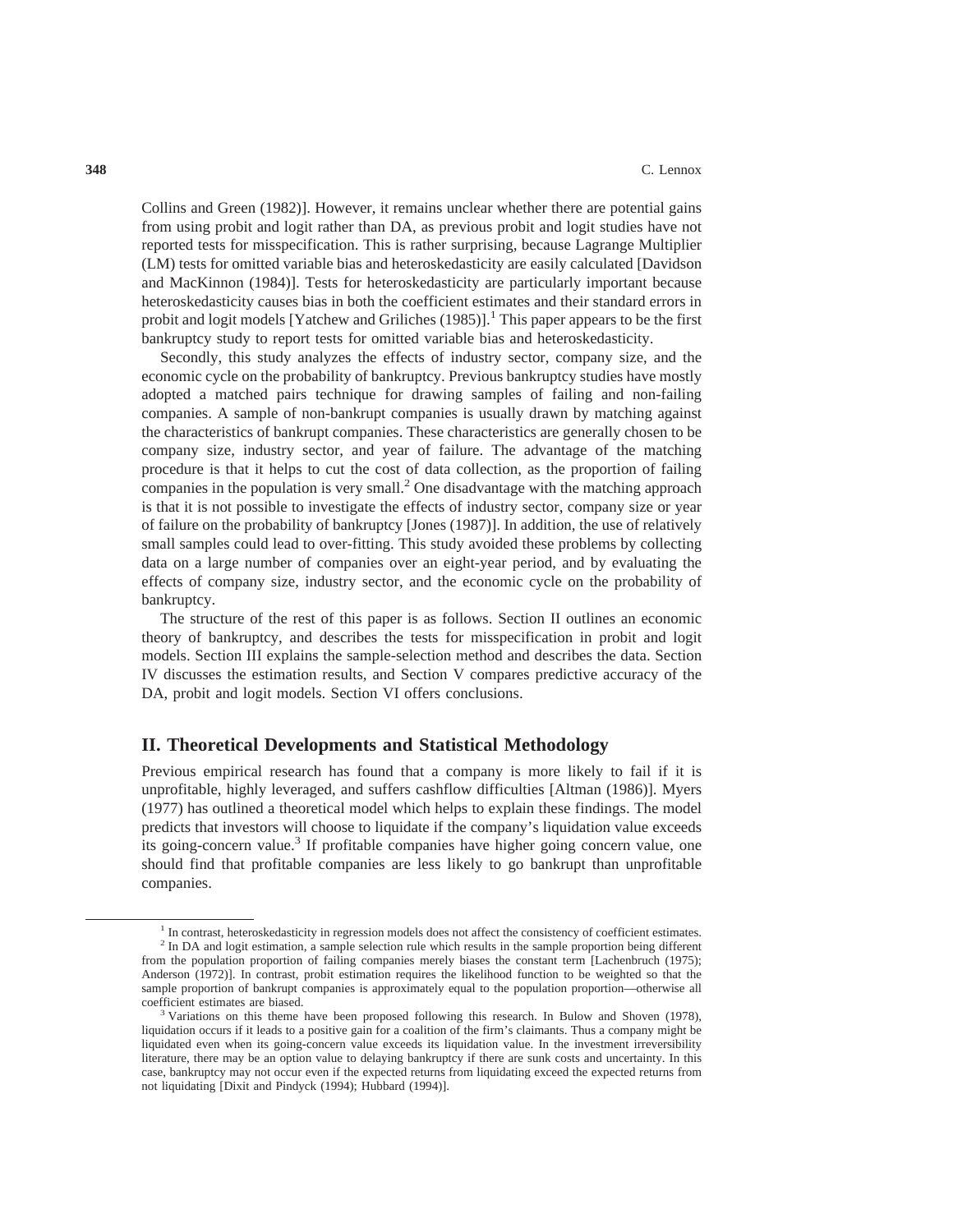If contracting were complete, a company's owners would contract with the manager to liquidate when the company's liquidation value exceeds its going-concern value. When contracting is incomplete, financial structure can substitute for contracts [Aghion and Bolton (1992)]. In particular, managers may issue debt so that the company enters liquidation when it defaults on debt servicing. In this way, managers are able to signal that they are willing to act in the investors' interests [Hart (1995)]. This implies that a company is more likely to enter bankruptcy when leverage is high.

Bankruptcy is usually triggered by default on debt servicing, and this is less likely to occur if the company has access to internal or external finance. A company with healthy cashflow has relatively easy access to internal finance, and so it is less likely to go bankrupt than a company with cashflow problems. Large companies are less likely to encounter credit constraints in the market for external finance because of reputation effects. Therefore, company size may be an important determinant of bankruptcy. Finally, the economic cycle and industry sector may determine a company's access to finance.

Although early bankruptcy studies used DA to identify failing companies, its suitability rests on two assumptions. First, the explanatory variables are assumed to have a multivariate normal distribution. Nevertheless, it is well known that the variables typically used in bankruptcy studies are not normally distributed [Eisenbeis (1977); McLeay (1986)]. Secondly, the samples of failing and non-failing companies are assumed to be drawn at random from their respective populations. However, the matched pairs technique violates this assumption. For example, matching on the basis of company size leads to too many small companies in the non-bankrupt sample, because small companies are more likely to go bankrupt than large companies. Similarly, matching on the basis of industry will lead to too many companies from recession-hit industries in the non-bankrupt sample. In addition to these two assumptions, most DA studies have used a linear classification rule, which is only optimal if the restriction of equal group covariance matrices is satisfied. Yet, the evidence indicates that this restriction does not usually hold in bankruptcy studies [Hamer (1983)].

Such problems with DA have led researchers to use probit and logit models. These can be written as follows:

$$
Y_{it}^* = \beta_1' X_{it} + u_{it} \tag{1}
$$

where

$$
Y_{it} = 1 \t\t if \t\t Y_{it}^* \ge 0Y_{it} = 0 \t\t otherwise.
$$

The log-likelihood function is:

$$
\ln(L) = \sum_{i} Y_{it} F(-\beta'_{1} X_{it}) + \sum_{i} (1 - Y_{it})(1 - F(-\beta'_{1} X_{it})),
$$
\n(2)

where  $F(\cdot)$  is the distribution function, the functional form of which depends on the assumptions made about  $u_{ir}$ . In the logit model, the cumulative distribution of  $u_{it}$  is the logistic; in the homoskedastic probit model, the  $u_{it}$  are IN(0,  $\sigma^2$ ). In the heteroskedastic probit model, the  $u_{it}$  are normally distributed with non-constant variance. Consider, for example, the case where the variance of  $u_{it}$  is a function of  $X_{it}$ :

$$
Y_{it}^* = \beta_1' X_{it} + u_{it} \qquad u_{it} \sim \text{IN}(0, \exp(2\beta_2' X_{it})).
$$
 (3)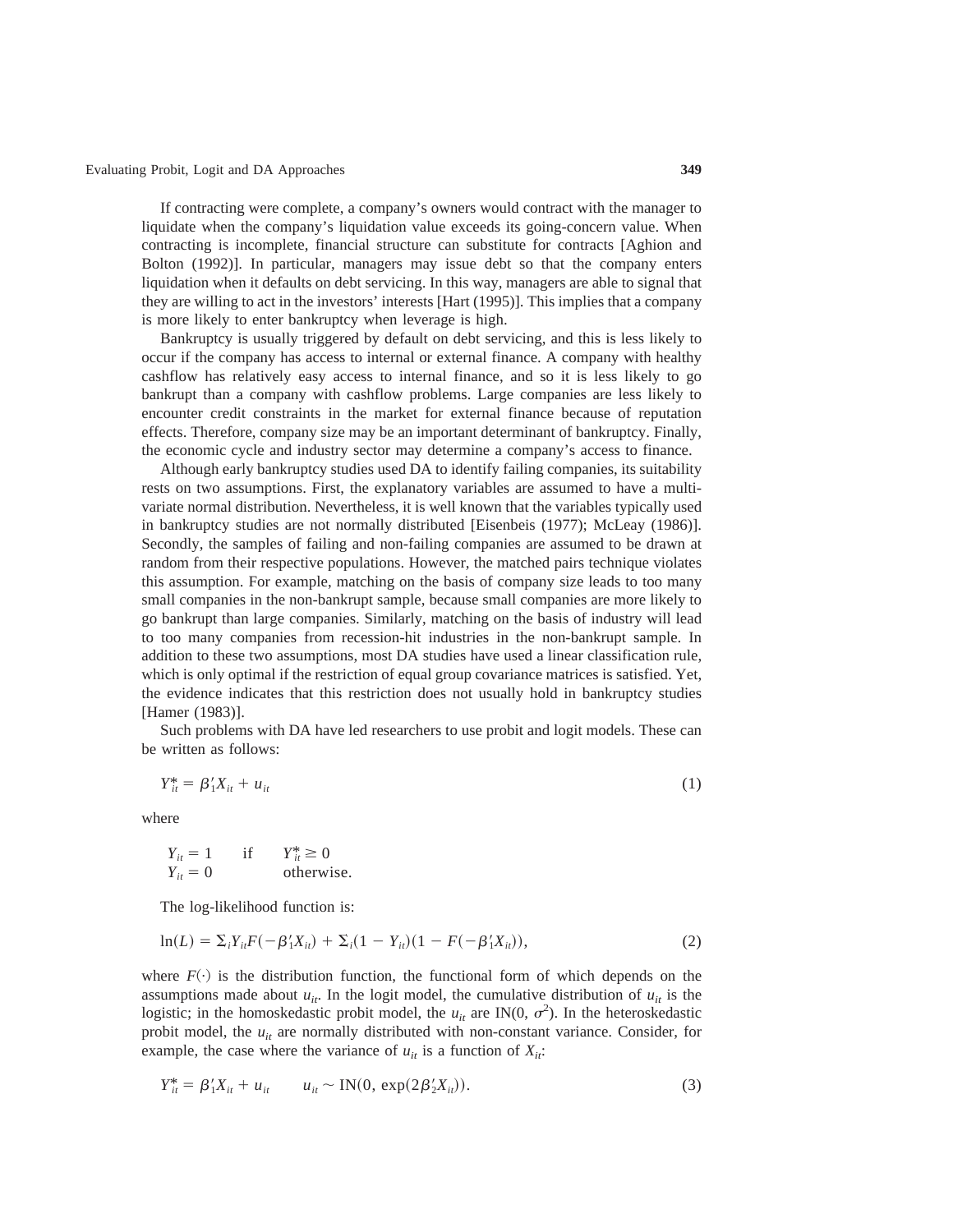Clearly, the heteroskedastic probit model collapses to the homoskedastic probit model when  $\beta_2 = 0$ . The likelihood function for this heteroskedastic probit model is:

$$
\ln(L) = \sum_{i} Y_{it} \Phi(\beta_1' X_{it} \exp(-\beta_2' X_{it})) + \sum_{i} (1 - Y_{it})(1 - \Phi(\beta_1' X_{it} \exp(-\beta_2' X_{it}))),
$$
\n(4)

where  $\Phi(\cdot)$  is the cumulative normal distribution.

Davidson and MacKinnon (1984) showed how to test for omitted variable bias and heteroskedasticity in logit and probit models. The procedure involves rescaling the residuals and explanatory variables from the maximum likelihood estimation. The scaled residuals  $(R_i(\beta_1; Y_i))$  and scaled explanatory variables  $(X_i(\beta_1))$  are defined as follows:

$$
R_{ii}(\beta_1; Y_{ii}) \equiv Y_{ii}[F(-\beta'_1X_{ii})/F(\beta'_1X_{ii})]^{1/2} + (Y_{ii} - 1)[F(-\beta'_1X_{ii})/F(\beta'_1X_{ii})]^{1/2}
$$
  

$$
X_{ii}(\beta_1) \equiv [F(\beta'_1X_{ii})F(-\beta'_1X_{ii})]^{-1/2}f(\beta'_1X_{ii})X_{ii},
$$
 (5)

where  $f(\cdot)$  is the density function.

One, then, generates an artificial regression by regressing  $R_i(\beta_1; Y_i)$  on  $X_i(\beta_1)$ . The explained sum of squares from the artificial regression is an LM statistic which is used to test for omitted variable bias.

One can use a similar method to test for heteroskedasticity in the probit model by testing the restriction that  $\beta_2 = 0$  in equations (3) and (4). A scaled polynomial variable can be defined as follows:

$$
X_{it}(\beta_2) \equiv [F(\beta_1'X_{it})F(-\beta_1'X_{it})]^{-1/2}f(\beta_1'X_{it})(-X_{it}\beta_1'X_{it}).
$$
\n(6)

The test for heteroskedasticity involves regressing  $R_i(\beta_1; Y_i)$  on  $X_i(\beta_1)$  and  $X_i(\beta_2)$ . The explained sum of squares from the artificial regression is an LM statistic which is used to test for heteroskedasticity.

#### **III. Data**

The data for this study consist of 949 listed UK companies in the United Kingdom between 1987–1994. The sample was determined on the basis of availability of data from Datastream. Unfortunately, a complete panel of data was not available for each company in the sample; this means that the total number of companies observed in each year is lower than 949, as shown in the first row of Table 1.<sup>4</sup>

According to the Stock Exchange Yearbook, there were 160 listed companies that failed between 1987–1994. A company is deemed to have failed if it entered liquidation, receivership or administration as defined by the Yearbook. Financial information for 90 of these companies was found in Datastream. Thus, the frequency of corporate failure in the sample is  $1.4\%$  per annum.<sup>5</sup>

The dependent variable,  $FALS_{ij}$ , takes a value of 1 if two requirements are met: first, that the company entered bankruptcy and, secondly, that the company filed its final annual

<sup>4</sup> Two points should be made about the presence of missing observations in the data. First, the majority of companies (653) have a complete panel of data covering all eight-years. Secondly, when the sample proportion of companies differs from the population proportion of companies, the logit model has consistent coefficient estimates for all variables except the constant [Anderson (1972)]. The next section shows that the results from the probit and logit models are very similar. Thus, there is strong reason to believe that there are no sample selection problems.<br><sup>5</sup> This is approximately equal to the population frequency of failure [Morris (1997)].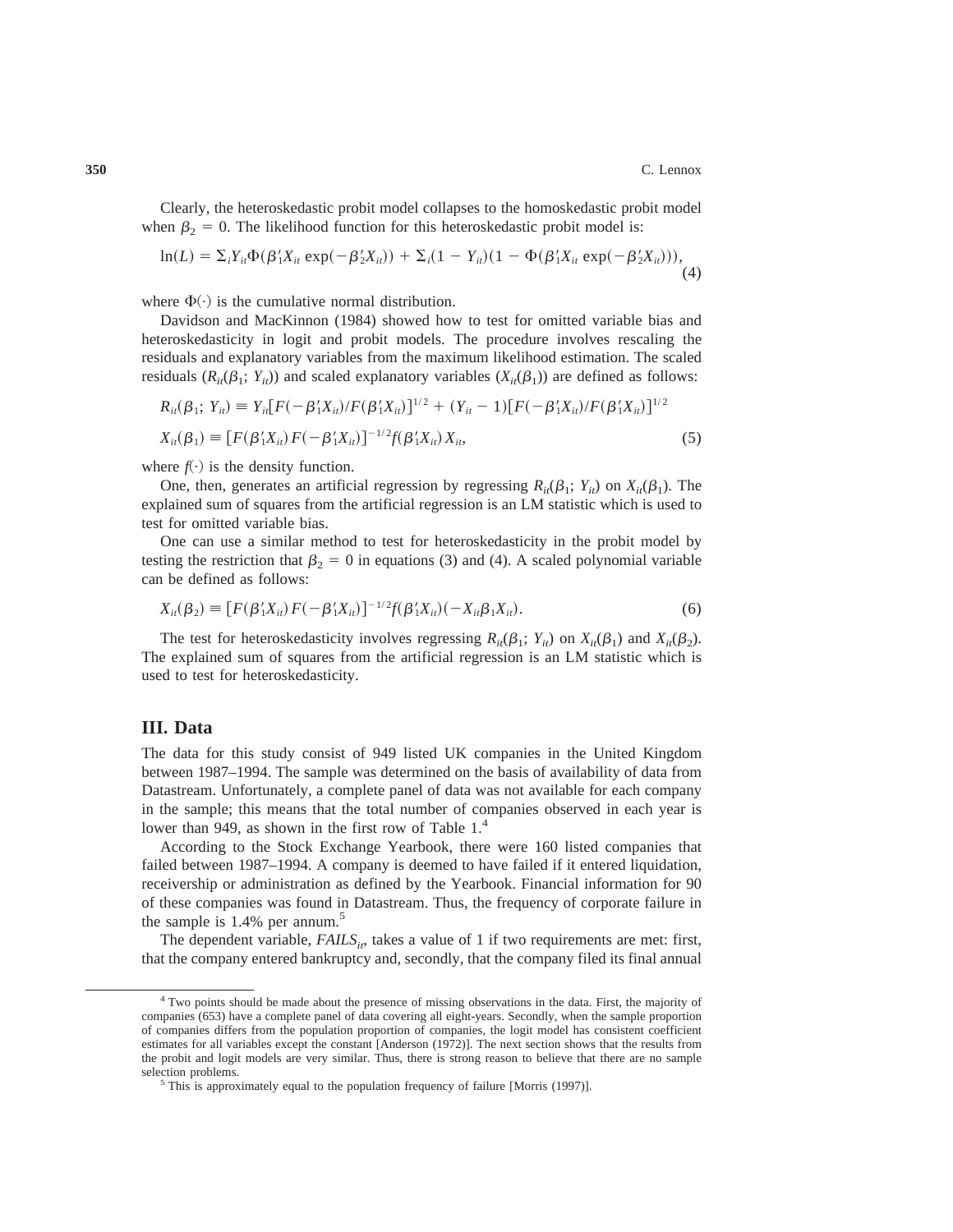|                                                                                    | 1987     | 1988 | 1989         | 1990      | 1991      | 1992     | 1993 | 1994 | Total      |
|------------------------------------------------------------------------------------|----------|------|--------------|-----------|-----------|----------|------|------|------------|
| Total number of companies<br>Number of failing companies <sup><math>a</math></sup> | 706<br>0 | 773  | 813<br>24    | 836<br>26 | 843<br>23 | 832<br>6 | 823  | 790  | 6416<br>90 |
|                                                                                    | 4        |      | <sub>6</sub> | 36        | 46        | 41       |      |      | 160        |
| $CBI$ ,                                                                            | 29       | 18   | $-5$         | $-23$     | $-17$     | 8        | 30   |      | $\bullet$  |

**Table 1.** Failing and Non-failing Companies Over Time

 $a^a$  A company is defined as failing if  $FAILS_{it} = 1$ .

 $FAILS_{it} = 1$  if company *i* issued its last annual report in year *t*, prior to entering bankruptcy; = 0, otherwise.

 $F_t$  = total number of UK listed companies entering bankruptcy in year *t*.

 $CBI_t$  = proportion of respondents stating that business conditions had improved over the past four months minus the proportion of respondents stating that business conditions had deteriorated.

report prior to entering bankruptcy. For companies which did not go bankrupt, and for the earlier reports of failing companies,  $FAILS<sub>i</sub>$  takes a value of  $0<sup>6</sup>$ . The average length of time between the final annual report of a failing company and its entry into bankruptcy was 14 months.<sup>7</sup>

The number of failures in the population of listed companies,  $F_t$ , is included in the bankruptcy model to capture cyclical effects. Rows 2 and 3 of Table 1 highlight the time lag which arose because companies did not immediately enter bankruptcy when they issued their final reports. The data also indicate that companies were more likely to fail in the recession of 1990–1992 than in the boom of the late 1980s and the economic recovery after 1992. To capture relative changes in business confidence, a variable (CBI<sub>t</sub>) was constructed from the Confederation of British Industry (CBI) Quarterly Industrial Trends Surveys, in which the CBI published the results of a questionnaire asking the following question: "Are you more, or less, optimistic than you were four months ago about the general business situation in your industry?"<sup>8</sup>  $CBI<sub>t</sub>$  is equal to the proportion of respondents answering "more" minus the proportion answering "less." Therefore, *Ft* captures the effect of *current* economic conditions while *CBI*, is a leading indicator of future *changes* in economic conditions.

As the probability of bankruptcy is likely to vary across industry sectors, it is important to include industry dummies. The standard industrial classification (SIC) codes were obtained for each company's main activities from Extel. Data were collected at the one-digit level, with the exception of classification 8500, which refers to companies owning and dealing in real estate. This exception was made because of the volatile nature of the housing market over the period. Table 2 shows the number of companies operating in each industry sector.

Table 3 shows that there are a large number of companies with more than one main activity, reflecting the diversification of many listed companies.

Variables capturing company size, profitability, leverage, and cashflow were collected from Datastream and are defined in Table  $4.9$ <sup>o</sup>. The number of employees (*EMP<sub>it</sub>*) is used as a measure of company size, and the SIC data are used to create industry dummies (*Dj*). The debtor-turnover ( $DBTN_{it}$ ), gross cashflow ( $GCF_{it}$ ) and cash ratio ( $CASHRAT_{it}$ )

<sup>6</sup> None of the failing companies issued reports after filing for bankruptcy.

<sup>7</sup> This is consistent with the findings of Citron and Taffler (1992).

<sup>8</sup> For each year, the results from the April questionnaire were used.

<sup>&</sup>lt;sup>9</sup> These financial ratios are defined by Datastream to aid analysts in evaluating companies' financials. They can be directly downloaded from Datastream without the need for any complex calculations, by using the codes given in Table 4.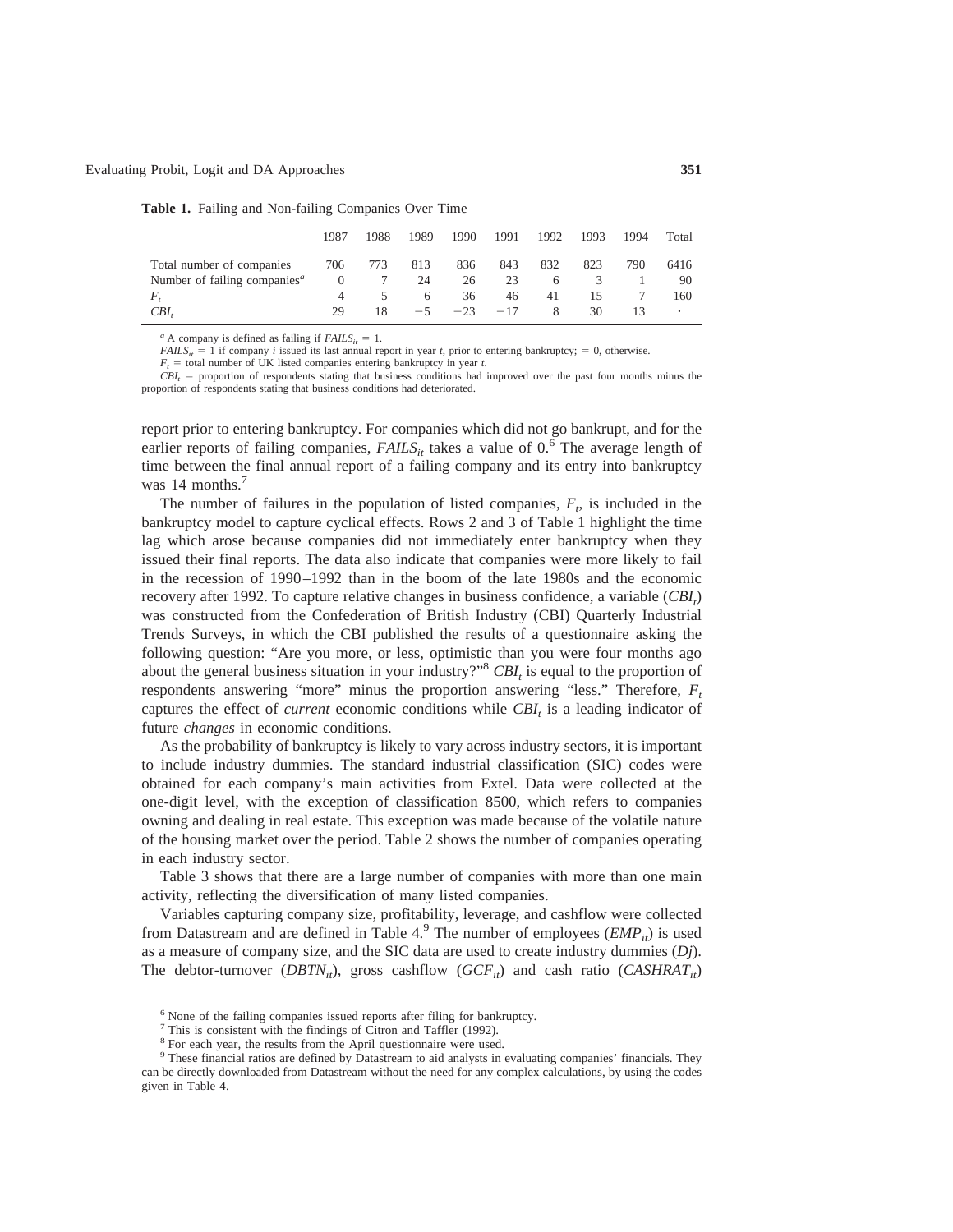| SIC Code       | <b>Industry Sector</b>            | Number of Companies |
|----------------|-----------------------------------|---------------------|
| $\Omega$       | Agriculture                       | 19                  |
|                | Energy and water                  | 31                  |
|                | Extraction of minerals and ores   | 137                 |
| 3              | Metal goods                       | 275                 |
| 4              | Other manufacturing               | 274                 |
| 5              | Construction                      | 100                 |
| 6              | Distribution, hotels and catering | 411                 |
|                | Transport and communication       | 47                  |
| 8 <sup>a</sup> | Banking, finance and insurance    | 255                 |
| 8500           | Owning and dealing in real estate | 151                 |
| 9              | Other services                    | 84                  |
| Total          |                                   | 1784 $^b$           |

**Table 2.** Main Activities

*<sup>a</sup>* Classification 8 refers to all industries with a first digit which begins with an 8, but which does not belong to classification 8500.<br><sup>b</sup> The total of 1784 is greater than the number of companies in the sample (949) because some companies operated in more

than one sector.

variables are used as measures of cashflow.  $DBTN_{it}$  captures the effect of debtor repayment on cashflow; if  $DBTN_{ii}$  is low, the company may have experienced problems in receiving payment for past sales.  $GCF_{it}$  is a measure of profit-generated cashflow.  $CASHRAT_{it}$  captures the ability of the company to meet its short-term liabilities through cash reserves.<sup>10</sup>

Table 5 presents descriptive statistics for these variables. Compared to non-failing companies, failing companies are typically small, have poor cashflow and profitability, and are highly leveraged. All the variables failed normality tests for skewness and kurtosis [D'Agostino et al. (1990)], implying that DA is unlikely to provide satisfactory results.<sup>11</sup>

| Number of Industry Sectors | Number of Companies |
|----------------------------|---------------------|
|                            | 455                 |
|                            | 325                 |
|                            | 146                 |
| 4                          | 37                  |
|                            | 12                  |
| 6                          |                     |
| Total                      | 949                 |

**Table 3.** Company Diversification

<sup>10</sup> Previous bankruptcy studies have used very simple ratios; for example, the Zmijewski (1984) model comprised the return on assets (net income/total assets), the current ratio (current assets/current liabilities) and gearing (debt/total assets). These ratios are not readily available from Datastream and so are not included in the model. Other financial ratios provided by Datastream are income gearing (Datastream code, 732), creditor turnover (728), stock turnover (724), working capital ratio (741), and the quick ratio (742). These variables were found to have insignificant and/or non-constant effects on bankruptcy and were therefore omitted from the model.<br><sup>11</sup> The number of employees (*EMP<sub>ii</sub>*), debtor-turnover (*DBTN<sub>ii</sub>*), and cash ratio (*CASHRAT<sub>ii</sub>*) varia

inevitably non-normal because they have a lower bound of zero. In addition, the use of industry dummies clearly violates the normality assumption. In this respect, it should be noted that DA may perform quite well when all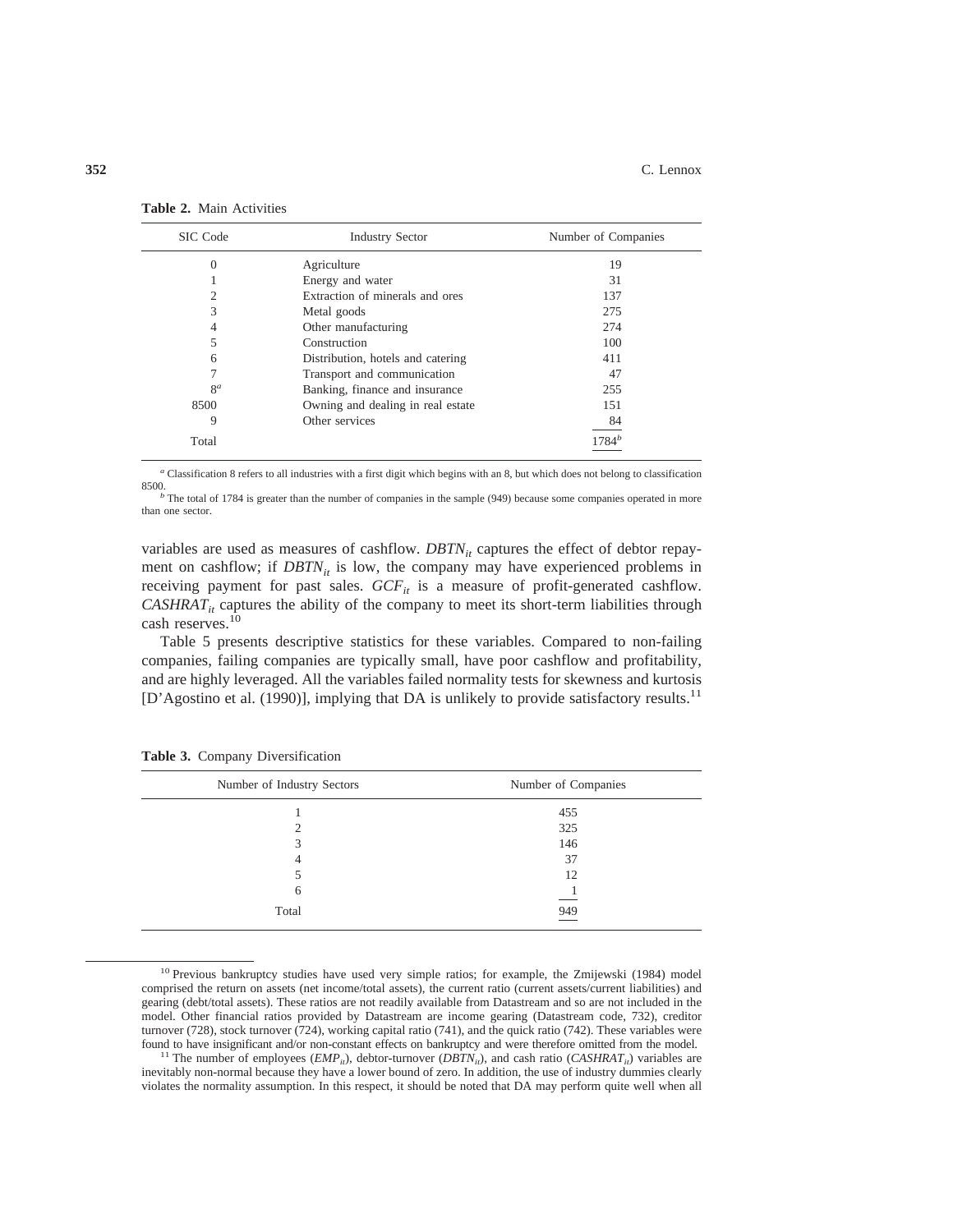|                        |                                                                                                                                                             | Datastream |                       |
|------------------------|-------------------------------------------------------------------------------------------------------------------------------------------------------------|------------|-----------------------|
| Variable               | Definition                                                                                                                                                  | Code       | Interpretation        |
|                        | Total number of employees                                                                                                                                   | 219        | Company size          |
| EMP <sub>u</sub><br>Dj | $= 1$ if company <i>i</i> operates in industry $j$ ; $= 0$ otherwise                                                                                        |            | Industry effects      |
| $DBTN_{it}$            | (Total sales) $\times$ 100<br>Total debtors                                                                                                                 | 726        | Debtor turnover ratio |
| $\mathbb{C}$ ASHRAT,   | (Total cash) $\times$ 100<br>Current liabilities                                                                                                            | 743        | Cash ratio            |
| $G F_{\mu}$            | Profits earned for ordinary shareholders + depreciation + tax equalisation) $\times$ 100<br>$Capital$ employed $+$ current liabilities $-$ intangibles      | 735        | Gross cashflow        |
| $\mathbb{C}APG_{it}$   | capital + subordinated debt + loan capital + short-term borrowings) $\times$ 100<br>Capital employed $+$ short-term borrowing $-$ intangibles<br>Preterence | 731        | Capital gearing       |
| $ROC_{ii}$             | $Capital$ employed $+$ short-term borrowing $-$ intangibles<br>(Total interest charged + pre-tax profit) $\times$ 100                                       | 707        | Return on capital     |
|                        |                                                                                                                                                             |            |                       |

Table 4. Company Size, Industry Dummies, Cashflow, Leverage and Profitability Variables **Table 4.** Company Size, Industry Dummies, Cashflow, Leverage and Profitability Variables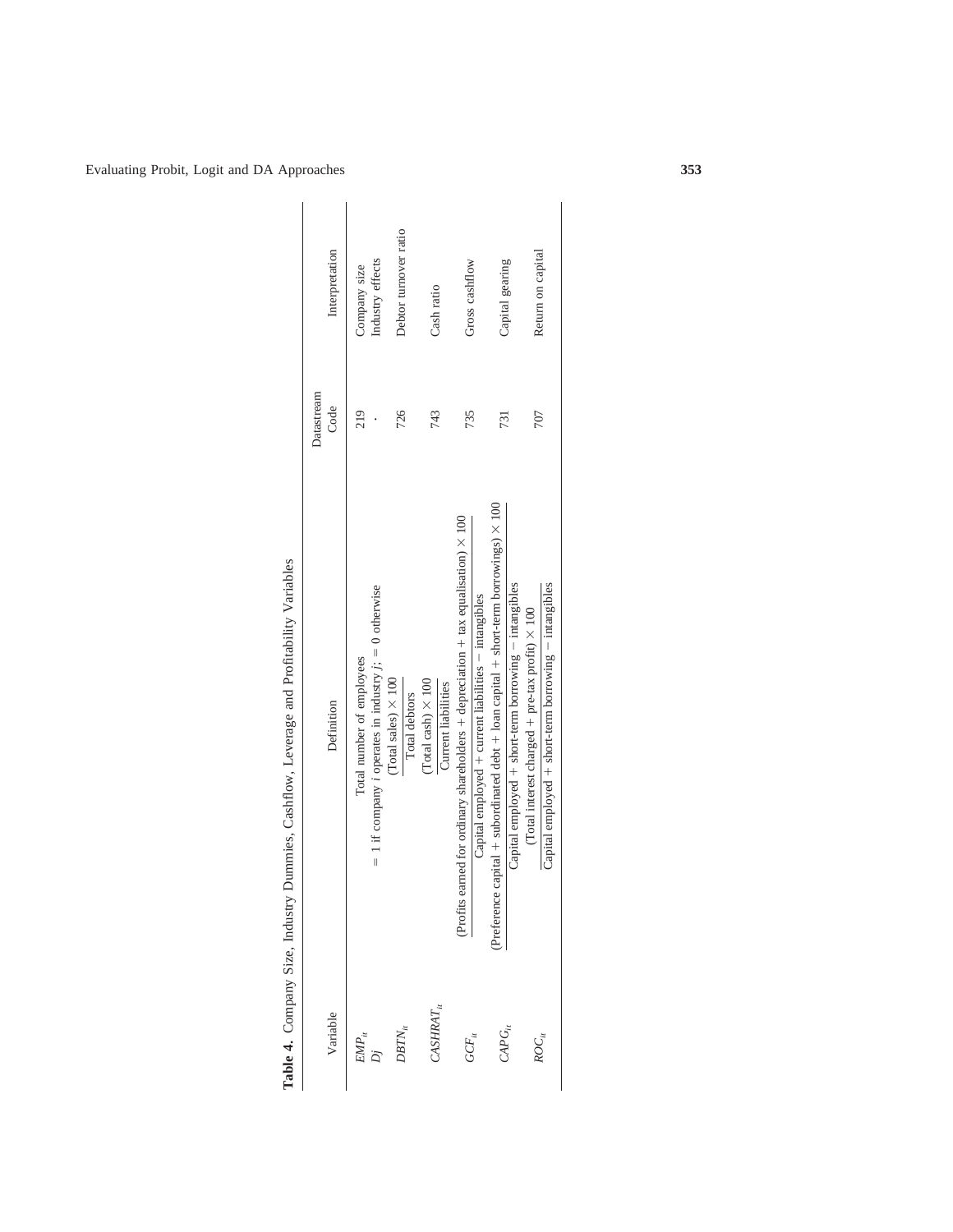|                |                                   | Non-Failing Companies<br>(Number of Observations $= 6326$ ) | <b>Failing Companies</b><br>(Number of Observations $= 90$ ) |                           |  |
|----------------|-----------------------------------|-------------------------------------------------------------|--------------------------------------------------------------|---------------------------|--|
| Variables      | <b>Standard Deviation</b><br>Mean |                                                             | Mean                                                         | <b>Standard Deviation</b> |  |
| $EMP_{ii}$     | 6399.26                           | 20160.45                                                    | 1176.50                                                      | 2244.24                   |  |
| $DBTN_{ir}$    | 827.59                            | 1646.87                                                     | 580.52                                                       | 532.46                    |  |
| $CASHRAT_{ir}$ | 33.98                             | 90.50                                                       | 10.46                                                        | 18.31                     |  |
| $GCF_{ir}$     | 9.22                              | 10.03                                                       | $-0.87$                                                      | 14.78                     |  |
| $CAPG_{ir}$    | 3062.15                           | 8699.26                                                     | 11008.68                                                     | 28528.21                  |  |
| $ROC_{ii}$     | 1836.18                           | 6032.03                                                     | 415.81                                                       | 4506.76                   |  |

| <b>Table 5.</b> Descriptive Statistics |  |  |  |  |
|----------------------------------------|--|--|--|--|
|----------------------------------------|--|--|--|--|

These results were also confirmed using Shapiro and Wilk (1965) and Shapiro and Francia (1972) tests.

#### **IV. Empirical Results**

This section presents the results from estimating the following bankruptcy model:

$$
FAILS_{it}^{*} = \beta_{1}X_{it} + u_{it} \qquad u_{it} \sim IID(0, \exp(2\beta_{2}X_{it})), \qquad (7)
$$

where

$$
FAILS_{it} = 1 \t\t if \t FAILS_{it}^{*} \ge 0
$$
  

$$
FAILS_{it} = 0 \t\t otherwise.
$$

The  $X_{it}$  variables used to predict bankruptcy are those shown in Tables 1, 2 and 4. Table 6 summarizes the key characteristics and assumptions of the seven probit, logit and DA models that were estimated.

Model 1 is a linear probit model which imposes the restriction of homoskedasticity  $(\beta_2 = 0)$ . The assumption of a linear functional form and homoskedasticity is the same as that imposed by previous probit and logit studies. However, LM tests revealed that the homoskedasticity restriction can be rejected in Model 1. Models 2–4 were estimated to show that the heteroskedasticity of Model 1 is caused by incorrectly assuming a linear

**Table 6.** Summary of Models 1–7

| Model                                | <b>Assumes Normality</b><br>and Equal Group<br>Covariance Matrices? | Functional<br>Form | Assumes<br>Homoskedasticity? | <b>Distribution</b><br>of $u_{it}$ |
|--------------------------------------|---------------------------------------------------------------------|--------------------|------------------------------|------------------------------------|
| 1. Linear homoskedastic probit       | No                                                                  | Linear             | Yes                          | Normal                             |
| 2. Linear heteroskedastic probit     | No                                                                  | Linear             | No                           | Normal                             |
| 3. Non-linear heteroskedastic probit | No                                                                  | Non-linear         | No                           | Normal                             |
| 4. Non-linear homoskedastic probit   | No                                                                  | Non-linear         | Yes                          | Normal                             |
| 5. Non-linear homoskedastic logit    | No                                                                  | Non-linear         | <b>Yes</b>                   | Logistic                           |
| 6. Discriminant analysis             | <b>Yes</b>                                                          | Non-linear         | No                           | Not applicable                     |

explanatory variables are dichotomous; however, DA's performance is less likely to be satisfactory when variables have a lower bound [Amemiya and Powell (1983)].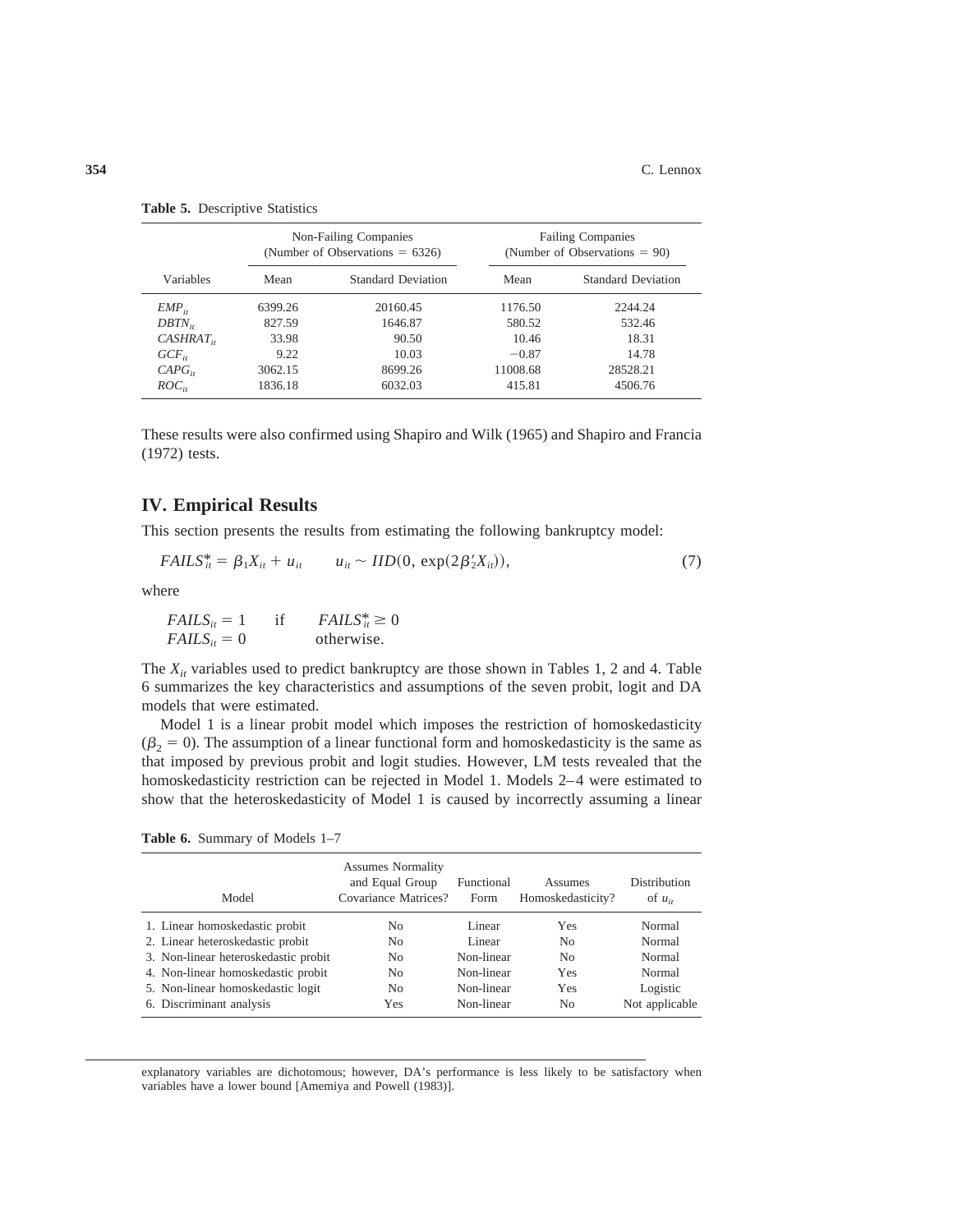functional form. In particular, the gross cashflow  $(GCF_{ii})$  and leverage  $(CAPG_{ii})$  variables have non-linear effects. Model 3 is the most general model, as it allows for non-linearities and heteroskedasticity. Once the non-linear effects of  $GCF_{it}$  and  $CAPG_{it}$  are taken into account, the null hypothesis of homoskedasticity can no longer be rejected. Therefore, the homoskedasticity restriction can be imposed, as in Models 4 and 5. Models 4 and 5 enable a comparison of the logit and probit results to investigate whether the choice between the logistic and normal distributions is important.

Table 7 presents the results for the probit and logit models. The LM1 test statistics indicate no problems of omitted variable bias; however, Model 1's LM2 statistic shows that the null hypothesis of homoskedasticity is rejected in the linear model. The significance of the gross cashflow  $(GCF_{ii})$  and leverage  $(CAPG_{ii})$  variables in the heteroskedastic part of Model 2 confirms that these variables were the cause of the heteroskedasticity in Model 1.

The LM test for heteroskedasticity indicates that a non-constant variance for the residuals can be caused by imposing an incorrect functional form.<sup>12</sup> To investigate whether leverage and cashflow have non-linear effects, polynomial terms in  $CAPG<sub>it</sub>$  and  $GCF_{i}$  were added in Model 3. Model 3 is the least restrictive, because it allows for both polynomial terms in  $CAPG_{it}$  and  $GCF_{it}$  and for heteroskedasticity. These polynomial terms have highly significant effects, and including them means that one can no longer reject the null hypothesis of homoskedasticity ( $\beta_2 = 0$ ). The LM2 test statistics for Models 4 and 5 confirm that once the non-linear effects of cashflow and leverage are taken into account, the null hypothesis of homoskedasticity can no longer be rejected. The results for Models 4 and 5 are very similar, indicating that there is little to choose between the probit and logit approaches.

The results show that bankruptcy is more likely when the economy moves from boom to recession. The negative coefficient on the number of failing companies in the population  $(F_t)$  implies that a company is less likely to go bankrupt in the future if the economy is currently in a recession. The negative coefficient on the CBI indicator  $(CBI<sub>t</sub>)$  implies that an improvement in business confidence is correlated with a fall in the probability of bankruptcy (an increase in *CBI*, implies that business confidence is improving). The signs on  $F_t$  and *CBI*, show that a company is less (more) likely to fail over the next 12–18 months if the economy is currently in a recession (boom) and business conditions are expected to improve (worsen).

Another important determinant of bankruptcy is company size. The coefficient on the number of employees  $(EMP_{it})$  is negative, showing that corporate failure is more likely if a company is small.<sup>13</sup> The industry dummies are also important; a company was more likely to enter bankruptcy if it operated in the construction (D5*<sup>i</sup>* ) or financial services (D8*<sup>i</sup>* ) sectors. This reflects the fact that high interest rates badly affected the building industry and, in contrast to the 1979–1981 recession, the 1990–1992 recession badly hit the financial services sector.

 $12$  Equation (6) shows that the heteroskedasticity may be captured by including polynomial terms rather than by allowing the error term to have a non-constant variance.

<sup>&</sup>lt;sup>13</sup> It might be argued that company size can affect the probability of bankruptcy because large companies tend to be more highly diversified and are less vulnerable to sector-specific shocks. To investigate this possibility, a variable capturing the number of industry sectors in which companies had main activities was included in the model. No evidence was found to suggest that the degree of diversification helped improve predictive accuracy.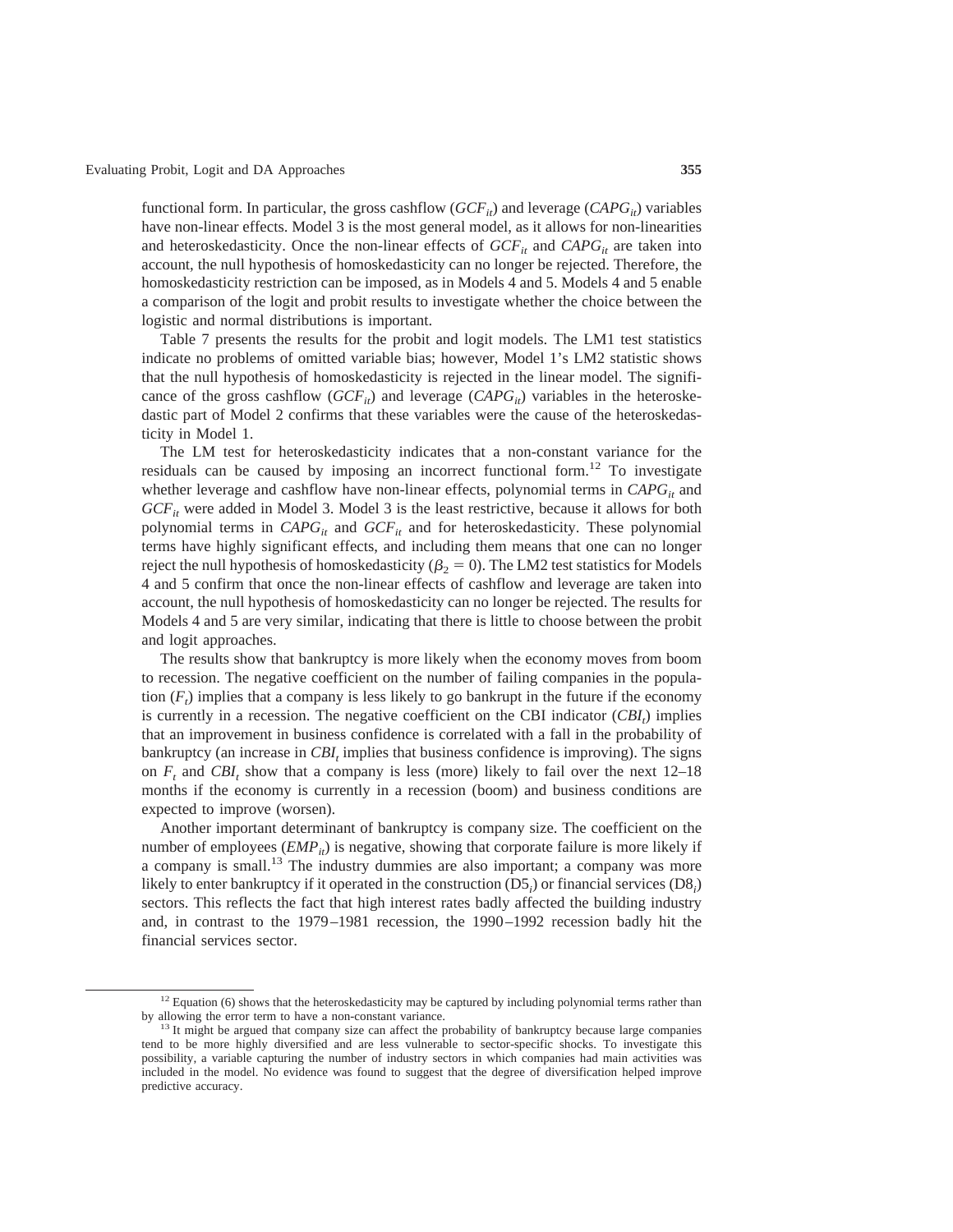| $r_{\text{ALLD}_{it}} - \rho_1 \Lambda_{it} + u_{it}$ | $u_{it}$     | $\sim$ 11D(0, exp( $\angle p_2A_{it}$ ) |              |              |              |
|-------------------------------------------------------|--------------|-----------------------------------------|--------------|--------------|--------------|
| <b>Explanatory Variables</b>                          | Model 1      | Model 2                                 | Model 3      | Model 4      | Model 5      |
| $F_t$                                                 | $-0.011$     | $-0.019$                                | $-0.016$     | $-0.015$     | $-0.034$     |
|                                                       | $(-2.880)$   | $(-3.585)$                              | $(-3.397)$   | $(-3.682)$   | $(-3.506)$   |
| CBI,                                                  | $-0.026$     | $-0.036$                                | $-0.030$     | $-0.030$     | $-0.065$     |
|                                                       | $(-6.697)$   | $(-5.912)$                              | $(-5.287)$   | $(-6.775)$   | $(-6.494)$   |
| $EMP_{it}$                                            | $-0.379e-04$ | $-0.582e-04$                            | $-0.457e-04$ | $-0.455e-04$ | $-1.013e-04$ |
|                                                       | $(-2.193)$   | $(-2.204)$                              | $(-2.201)$   | $(-2.342)$   | $(-2.175)$   |
| $D1_i$                                                | 0.451        | 0.617                                   | 0.545        | 0.540        | 1.199        |
|                                                       | (1.744)      | (1.974)                                 | (1.990)      | (2.127)      | (2.111)      |
| $D2_i$                                                | $-0.239$     | $-0.183$                                | $-0.144$     | $-0.145$     | $-0.376$     |
|                                                       | $(-1.420)$   | $(-0.860)$                              | $(-0.807)$   | $(-0.812)$   | $(-0.886)$   |
| $D4_i$                                                | 0.084        | 0.138                                   | 0.108        | 0.108        | 0.299        |
|                                                       | (0.746)      | (0.922)                                 | (0.856)      | (0.865)      | (1.803)      |
| $D5_i$                                                | 0.416        | 0.530                                   | 0.457        | 0.455        | 0.959        |
|                                                       | (3.116)      | (2.930)                                 | (2.888)      | (3.103)      | (3.077)      |
| $D8_i$                                                | 0.399        | 0.462                                   | 0.394        | 0.392        | 0.840        |
|                                                       | (3.800)      | (3.183)                                 | (3.064)      | (3.339)      | (3.282)      |
| D8500,                                                | $-0.054$     | $-0.119$                                | $-0.186$     | $-0.185$     | $-0.362$     |
|                                                       | $(-0.408)$   | $(-0.660)$                              | $(-1.239)$   | $(-1.260)$   | $(-1.104)$   |
| $DBTN_{it}$                                           | $-0.205e-03$ | $-0.255e-03$                            | $-0.227e-03$ | $-0.226e-03$ | $-0.499e-03$ |
|                                                       | $(-1.876)$   | $(-1.606)$                              | $(-1.789)$   | $(-1.804)$   | $(-1.718)$   |
| $CASHRAT_{it}$                                        | $-0.777e-02$ | $-0.4592$                               | $-0.355e-02$ | $-0.353e-02$ | $-0.955e-02$ |
|                                                       | $(-3.296)$   | $(-1.808)$                              | $(-1.602)$   | $(-1.627)$   | $(-1.769)$   |
| $GCF_{it}$                                            | $-0.177e-01$ | 0.761e-02                               | $-0.122e-01$ | $-0.117e-01$ | $-0.281e-01$ |
|                                                       | $(-5.272)$   | (0.643)                                 | $(-0.896)$   | $(-1.250)$   | $(-1.413)$   |
| $GCF^2_{it}$                                          |              |                                         | $-0.283e-03$ | $-0.279e-03$ | $-0.657e-03$ |
|                                                       |              |                                         | $(-1.838)$   | $(-2.020)$   | $(-2.089)$   |
| $CAPG_{ii}$                                           | 0.116e-04    | 0.513e-04                               | 0.254e-03    | 0.254e-03    | 0.539e-03    |
|                                                       | (3.842)      | (2.054)                                 | (6.789)      | (6.986)      | (6.807)      |
| CAPG <sub>ir</sub> <sup>2</sup>                       |              |                                         | $-0.848e-08$ | $-0.849e-08$ | $-1.800e-08$ |
|                                                       |              |                                         | $(-4.622)$   | $(-4.662)$   | $(-4.650)$   |
| CAPG <sub>it</sub> <sup>3</sup>                       |              |                                         | $0.594e-13$  | 0.597e-13    | 1.270e-13    |
|                                                       |              |                                         | (3.432)      | (3.884)      | (3.912)      |
| $CAPG_{it}^4$                                         |              |                                         | $-0.115e-18$ | $-0.116e-18$ | $-0.245e-18$ |
|                                                       |              |                                         | $(-2.365)$   | $(-3.171)$   | $(-3.218)$   |
| $ROC_{it}$                                            | 0.960e-06    | $-0.632e-04$                            | $-0.639e-04$ | $-0.638e-04$ | $-1.218e-04$ |
|                                                       | (0.154)      | $(-2.307)$                              | $(-1.776)$   | $(-1.821)$   | $(-1.767)$   |
| Constant                                              | $-1.759$     | $-2.267$                                | $-2.533$     | $-2.529$     | $-4.952$     |
|                                                       | $(-12.591)$  | $(-9.247)$                              | $(-10.584)$  | $(-11.324)$  | $(-9.789)$   |
| Heteroskedasticity                                    |              |                                         |              |              |              |
| $GCF_{ir}$                                            |              | $-0.992e-02$                            | 0.300e-03    |              |              |
|                                                       |              | $(-2.793)$                              | (0.050)      |              |              |
| $CAPG_{ii}$                                           |              | 0.501e-04                               | 0.571e-06    |              |              |
|                                                       |              | (3.823)                                 | (0.032)      |              |              |
| LM1 <sup>a</sup>                                      | 1.050        |                                         |              | 0.025        | 1.145        |
| 95% critical value                                    | 6.571        |                                         |              | 9.390        | 9.390        |
| $LM2^b$                                               | 49.979       |                                         |              | 9.663        | 14.168       |
| 95% critical value                                    | 16.928       |                                         |              | 23.300       | 23.300       |
| Pseudo $R^2$                                          | 0.2169       |                                         |              | 0.3305       | 0.3249       |
|                                                       |              |                                         |              |              |              |

**Table 7.** Probit and Logit Models of Bankruptcy 1987–1994 (*z* statistics in parentheses)

 $F A H S^* = B' V + \mu$  $u_{it} = u_{it} \sim \text{IID}(0, \exp(2\beta_2'X_{it}))$ 

*<sup>a</sup>* LM1: LM test for omitted variable bias.

*<sup>b</sup>* LM2: LM test for heteroskedasticity and incorrect functional form.

6416 observations.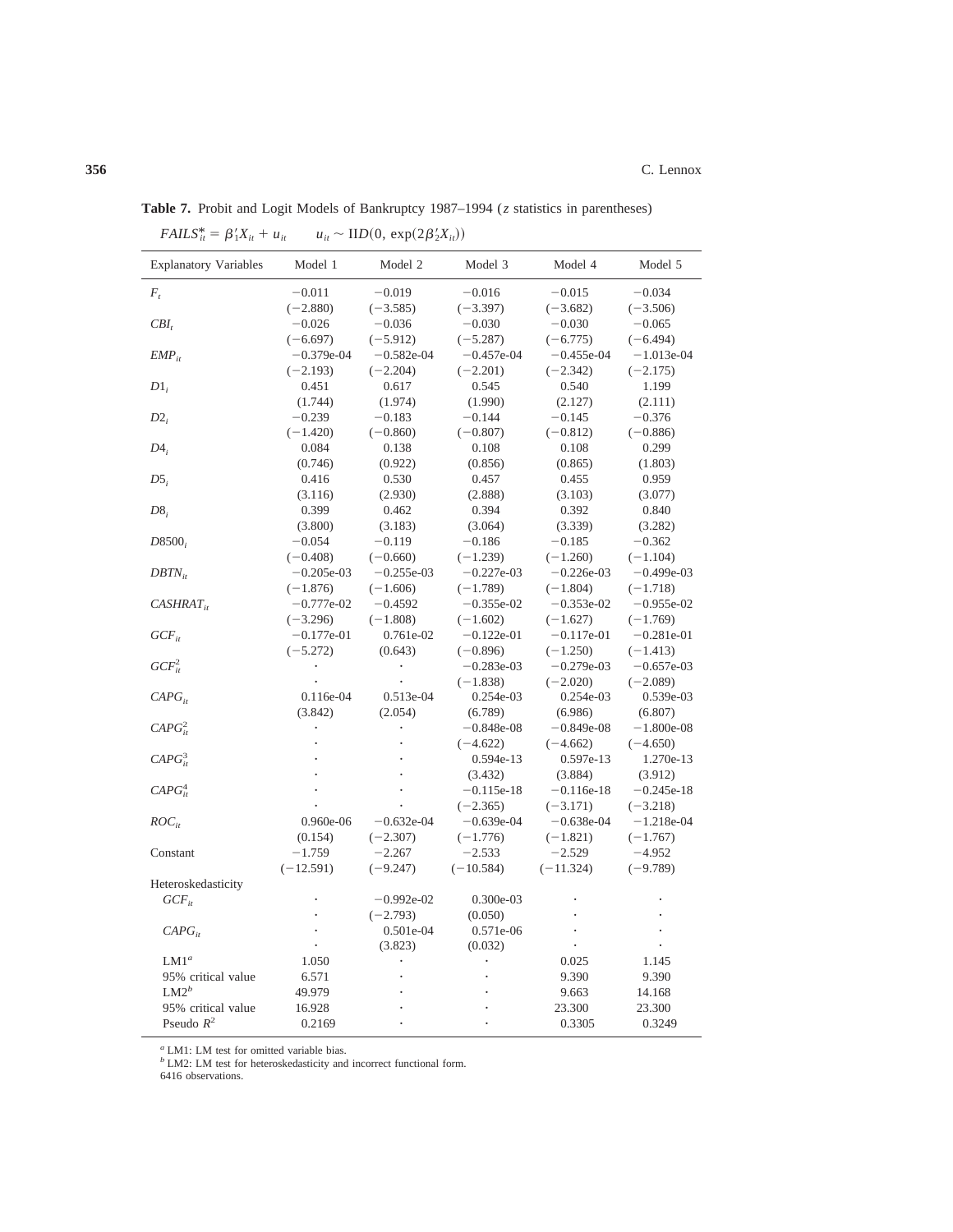A company is also more likely to go bankrupt when it is suffering cashflow difficulties. The negative coefficient on the debtor-turnover ratio  $(DBTN_{ii})$  implies that a company is more likely to fail if it is having problems receiving payment from debtors. Similarly, the negative coefficient on the cash ratio  $(CASHRAT_{ii})$  indicates that companies are more likely to fail if cash reserves are low. The negative coefficient on gross cashflow  $(GCF_{i})$ shows that a company is more likely to go bankrupt when profit-generated cashflow is low.

Models 3–5 show that  $GCF_i$  has non-linear effects on  $FAILS_i^*$ . Differentiating  $FAILS_i^*$ with respect to  $GCF_{it}$  shows how a change in gross cashflow affects the probability of bankruptcy. For values of  $GCF_{it}$  that lie within two standard deviations of the mean of *GCF<sub>it</sub>*, an increase in cashflow always reduces the probability of bankruptcy. However, the size of this effect depends on whether the company is suffering from cashflow problems. For low values of  $GCF_{it}$ , an increase in cashflow has a small negative effect on the probability of bankruptcy; for high values of  $GCF_{it}$ , an increase in cashflow has a large negative effect. In other words, companies are less likely to go bankrupt as cashflow improves, and this effect is larger for companies with relatively healthy cashflow.

Company indebtedness is also an important determinant of bankruptcy. The positive coefficient on capital gearing  $(CAPG_i)$  in Model 1 shows that a company is more likely to fail when leverage is high. Models 3–6 show that there is a non-linear relationship between leverage and bankruptcy. Differentiating  $FAILS^*_{it}$  with respect to  $CAPG_{it}$  shows how a change in leverage affects the probability of bankruptcy. For values of  $CAPG<sub>i</sub>$  that lie within two standard deviations of the mean of  $CAPG<sub>ir</sub>$ , an increase in leverage always increases the probability of bankruptcy. For low values of  $CAPG<sub>ir</sub>$ , an increase in leverage has a large positive effect on the probability of bankruptcy. For high values of *CAPG<sub>in</sub>* an increase in leverage has a small positive effect on the probability of bankruptcy. Thus, an increase in leverage raises the probability of bankruptcy, but this effect diminishes as leverage increases.<sup>14</sup>

The negative coefficient on the return on capital  $(ROC_{ii})$  means that a company is more likely to fail when profitability is low. It is noteworthy that the profitability effect is absent in Model 1, which incorrectly assumes a linear functional form, and is only detected when the non-linear effects of leverage and cashflow are taken into account. This emphasizes the importance of testing for heteroskedasticity.

To summarize, a company is most likely to go bankrupt when it is unprofitable, highly leveraged, and has cashflow problems.15 Although these results are similar to those of previous studies, the finding of non-linear effects for cashflow and leverage is new. These non-linear effects were only discovered by testing for heteroskedasticity. This reinforces the importance of testing for misspecification in probit and logit models. In contrast to studies using the matching approach, company size, industry sector and the economic cycle have also been shown to have important effects on the probability of bankruptcy.

<sup>&</sup>lt;sup>14</sup> A relatively small proportion of the observations for  $GCF_{it}$  (6.9%) and  $CAPG_{it}$  (0.3%) took negative values. For these observations, the interpretation of the coefficients on the second and fourth powers is less clear than for positive observations. Various checks were carried out to ensure that this was not a major problem. Omitting the small number of negative *CAPG<sub>it</sub>* observations had no effect on the sign or significance of the coefficients on  $CAPG_i^2$  or  $CAPG_{ir}^4$ . Similarly, omitting the negative  $GCF_{it}$  observations had no effect on the sign or significance of  $GCF_{it}^2$  (however, omitting negative  $GCF_{it}$  observations involved dropping 34 failing observations and resulted in a less robust model). Retaining negative observations but omitting the  $CAPG<sub>i</sub><sup>2</sup>, CAPG<sub>i</sub><sup>4</sup>$ and *GCF<sup>2</sup><sub>it</sub>* variables was not found to solve the heteroskedasticity problem, and so it seemed sensible to retain these polynomial terms. <sup>15</sup> It should be noted that lagged variables were not found to be important predictors of bankruptcy.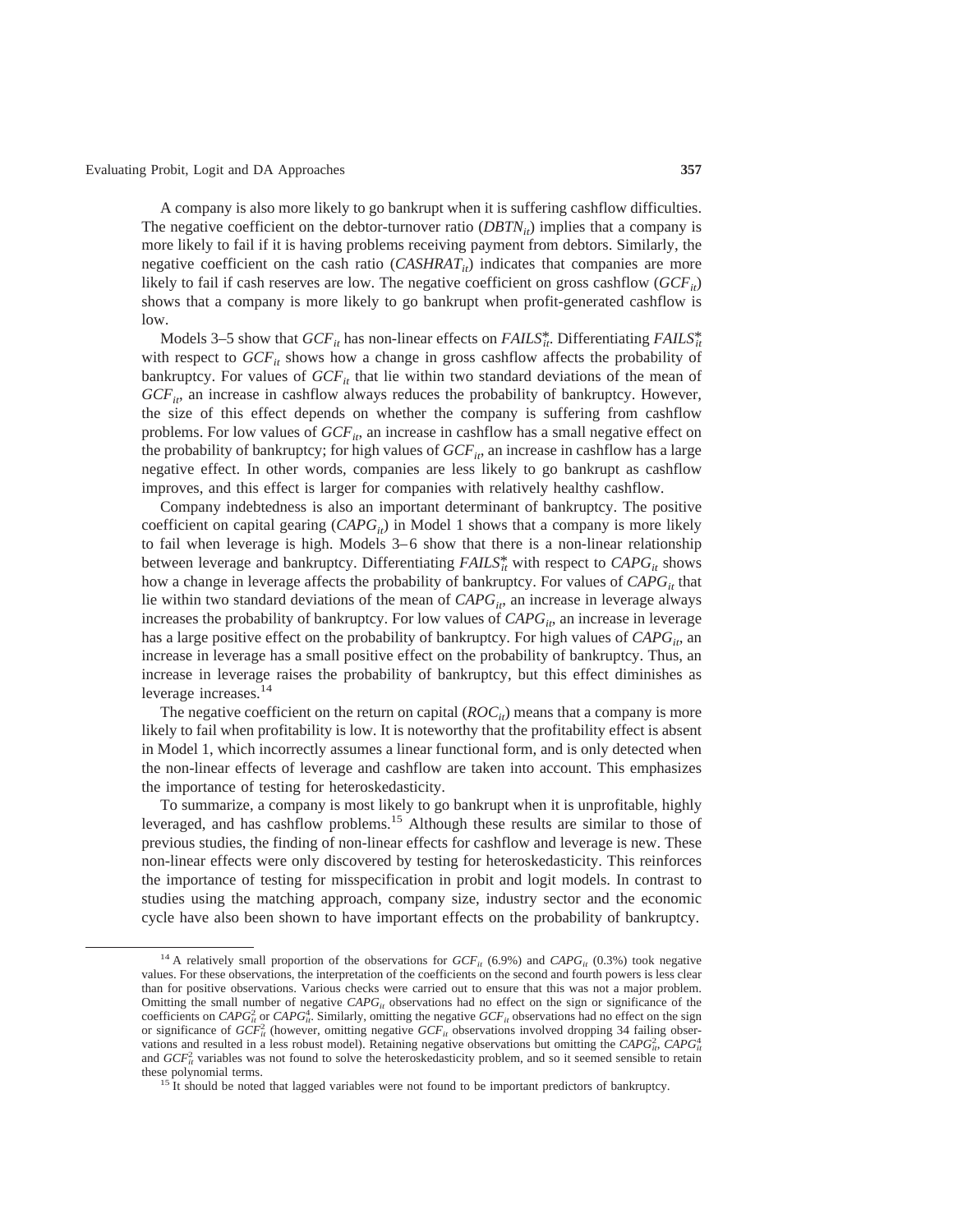| Panel A: Canonical Discriminant Functions |                                                 |                            |           |                 |  |  |  |  |  |
|-------------------------------------------|-------------------------------------------------|----------------------------|-----------|-----------------|--|--|--|--|--|
| Eigenvalue $^b$                           | Canonical Correlation <sup><math>c</math></sup> | Wilks' Lambda <sup>d</sup> | $x^2(18)$ | Prob $> \chi^2$ |  |  |  |  |  |
| 0.048                                     | 0.214                                           | 0.954                      | 300.555   | 0.000           |  |  |  |  |  |

**Table 8.** Results for DA (Model  $6)^a$ 

Panel B: Pooled Within-Groups Correlations Between Variables and Discriminant Function (variables ordered by size of correlation within function)

| Variable                        | Correlation | Variable                        | Correlation | Variable                       | Correlation |
|---------------------------------|-------------|---------------------------------|-------------|--------------------------------|-------------|
| $GCF_{it}$                      | 0.535       | CAPG <sub>it</sub> <sup>2</sup> | $-0.242$    | $D2_i$                         | 0.117       |
| $CAPG_{ir}$                     | $-0.460$    | $D5_i$                          | $-0.228$    | $D8500_i$                      | $-0.089$    |
| $CBI$ ,                         | 0.445       | F.                              | $-0.221$    | $DBTN_{it}$                    | 0.081       |
| CAPG <sub>ir</sub> <sup>3</sup> | $-0.272$    | $CASHRAT_{ir}$                  | 0.141       | $D1_i$                         | $-0.049$    |
| CAPG <sub>ir</sub> <sup>4</sup> | $-0.270$    | $EMP_{it}$                      | 0.140       | D4,                            | 0.035       |
| $D8_i$                          | $-0.265$    | $ROC_{i}$                       | 0.127       | GCF <sub>ir</sub> <sup>2</sup> | $-0.022$    |

Panel C: Test of Equality of Group Covariance Matrices Using Box's M

(the ranks and natural logarithms of determinants are those of the group covariance matrices)

| Group                | Rank                 | Log Determinant |       |                                      |
|----------------------|----------------------|-----------------|-------|--------------------------------------|
| $FAILS_{ir} = 0$     | 18                   | 291.02          |       |                                      |
| $FAILS_{ir} = 1$     | 18                   | 260.04          |       |                                      |
| Pooled within-groups |                      |                 |       |                                      |
| covariance matrix    | 18                   | 293.06          |       |                                      |
| Box's M              | Approximate $F(171)$ | Significance    |       | Prob $\geq F$ Number of Observations |
| 15480                | 86.013               | 72733.4         | 0.000 | 6416                                 |

*a* DA calculates  $\beta$ ,  $(i = 1, \ldots, n)$ , giving a *Z* score which can be used to classify observations into one of the two samples:

 $Z = \beta_1 X_1 + \beta_2 X_2 + \ldots + \beta_n X_n$ .

These weights were estimated so that they resulted in the best separation between the samples, given prior probabilities and costs of misclassification. In other words, the weights were chosen so as to maximize the (between-groups sum of squares/ within-groups sum of squares) ratio.<br>*b* Eigenvalue = (between group sum of squares/within group sum of squares).<br>*c* Canonical correlation = (between group sum of squares/total sum of squares)<sup>1/2</sup>.

In the two group case, the canonical correlation is the correlation coefficient between the discriminant score and the group variable.  $d$  Wilks' lambda  $\equiv$  (within group sum of squares/total sum of squares).

Wilks' lambda captures the proportion of the total variance in the discriminant scores not explained by the differences between the groups.

Having developed a model of bankruptcy which appears to be well-specified, the analysis turns to consider the results from DA, so as to evaluate whether there are gains in predictive accuracy from using probit and logit rather than DA. Table 8 reports the results using DA (Model 6), where cashflow and leverage are allowed to have non-linear effects as in Models 4 and  $5<sup>16</sup>$  Panel A shows that the eigenvalue and canonical correlation statistics are rather low, suggesting that the DA model is not exceptionally good at discriminating between the samples of failing and non-failing companies. The significance of the Wilks' lambda statistic shows that the null hypothesis that the mean of the discriminant scores is the same in the groups of failing and non-failing companies can

<sup>&</sup>lt;sup>16</sup> The estimation results for the DA model are shown separately from those for the probit and logit models, as the reported test statistics are somewhat different.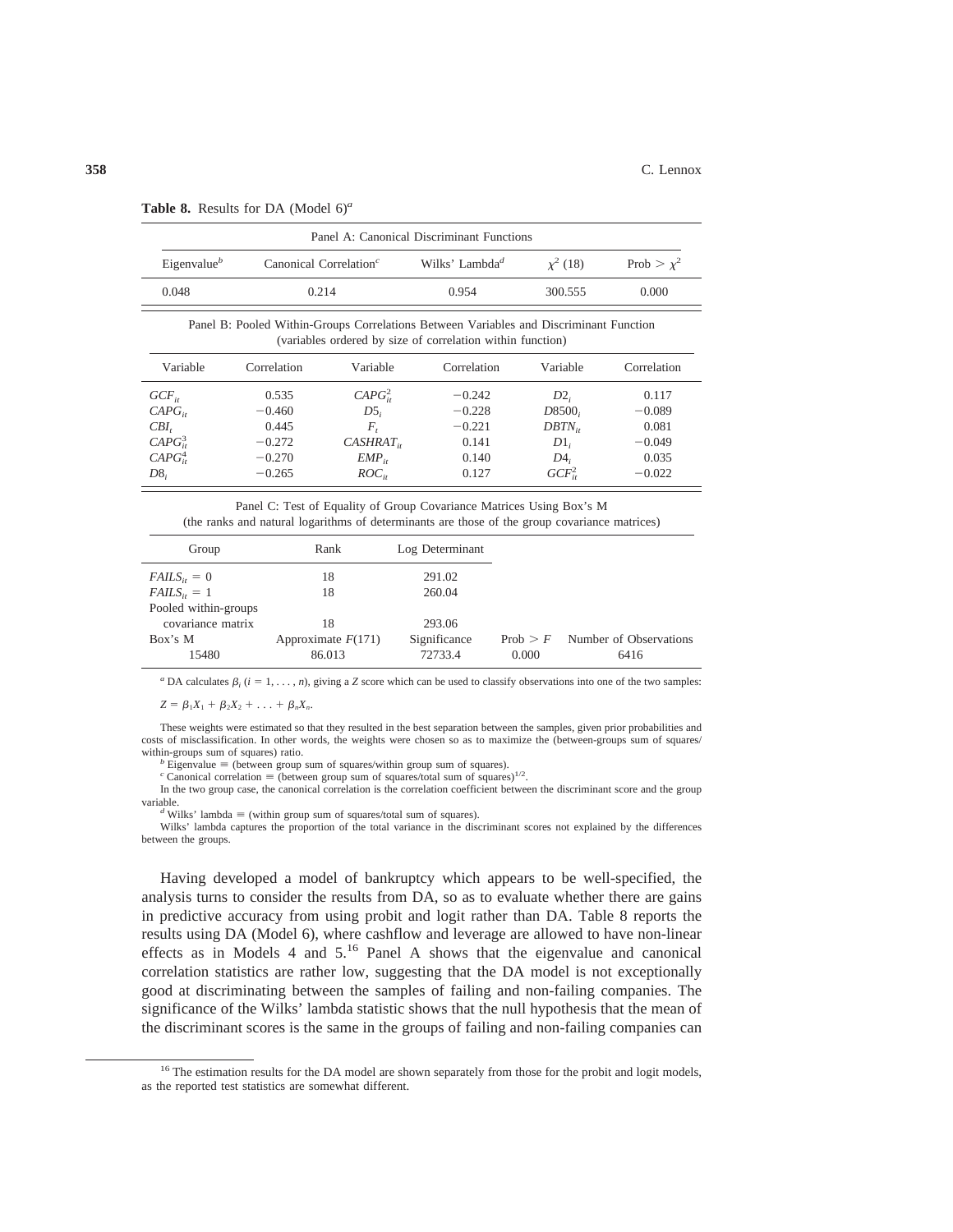be rejected. Panel B assesses the contribution of each variable to the discriminant function. Selecting variables on the basis of each variable's contribution to the discriminant function resulted in models with low explanatory power. Moreover, the size of the correlation between each variable and the discriminant function did not reflect the levels of significance in the probit model and logit models. This suggests that the level of correlation with the discriminant function is a poor criterion for choosing which variables should be included in the model.

Box's M tests the null hypothesis of equal covariance matrices assuming multivariate normality. Panel C shows that the null hypothesis of equality in the group covariance matrices can be strongly rejected. This may be due either to a failure of multivariate normality or because the group covariance matrices are not equal. In either case, the DA approach, together with a linear classification rule, is not an appropriate way in which to estimate the bankruptcy model.

#### **V. Explanatory Power**

In evaluating the explanatory power of the bankruptcy models, it is helpful to define two types of prediction error. A type I error occurs when a company fails but is predicted to survive; a type II error occurs when a company survives but is predicted to fail. Clearly, the type I and type II error rates depend on the number of companies predicted to fail. The higher (lower) the number of companies predicted to go bankrupt, the smaller (larger) is the type I error rate and the larger (smaller) is the type II error rate. The number of predicted bankruptcies depends on the cut-off probabilities chosen for the models. For example, if the cut-off is equal to 0.1, a company for which the expected probability of bankruptcy exceeds 10% is predicted to go bankrupt, whereas a company for which the expected probability of bankruptcy is less than 10% is predicted to survive. One can therefore increase the number of companies predicted to fail by reducing the cut-off probability. Table 9 presents the type I and type II error rates for the probit, logit and DA models for different cut-offs; the lowest type I and type II error rates are highlighted in bold.

In comparing these results to previous studies, it is important to note that reported type I and type II error rates depend critically on the sample selection criterion. Studies which sample approximately equal numbers of failing and non-failing companies typically have much smaller error rates compared to those where the sample frequency of failure is close to the population frequency, as in this study [see Zmijewski (1984, Table 1)]. The type I and II error rates reported in this paper are comparable to those of previous studies with sample frequency failure rates of less than 3% [White and Turnbull (1975); Zmijewski (1983)].

The results indicate that the non-linear models (3, 4 and 5) predicted better than the linear models (1 and 2). This shows that a failure to take account of the non-linear effects of cashflow and leverage results in models with worse explanatory power. Models 3–5 also had lower type I and type II error rates than Model 6, suggesting that well-specified probit and logit models are superior to the DA model. For all cut-off probabilities, the type I error rates of Models 3–5 were significantly less than those of Models 1 and 6 (at confidence levels of at least 80%); the differences between the type II error rates were not statistically significant. As type I errors tend to be much more costly than type II errors,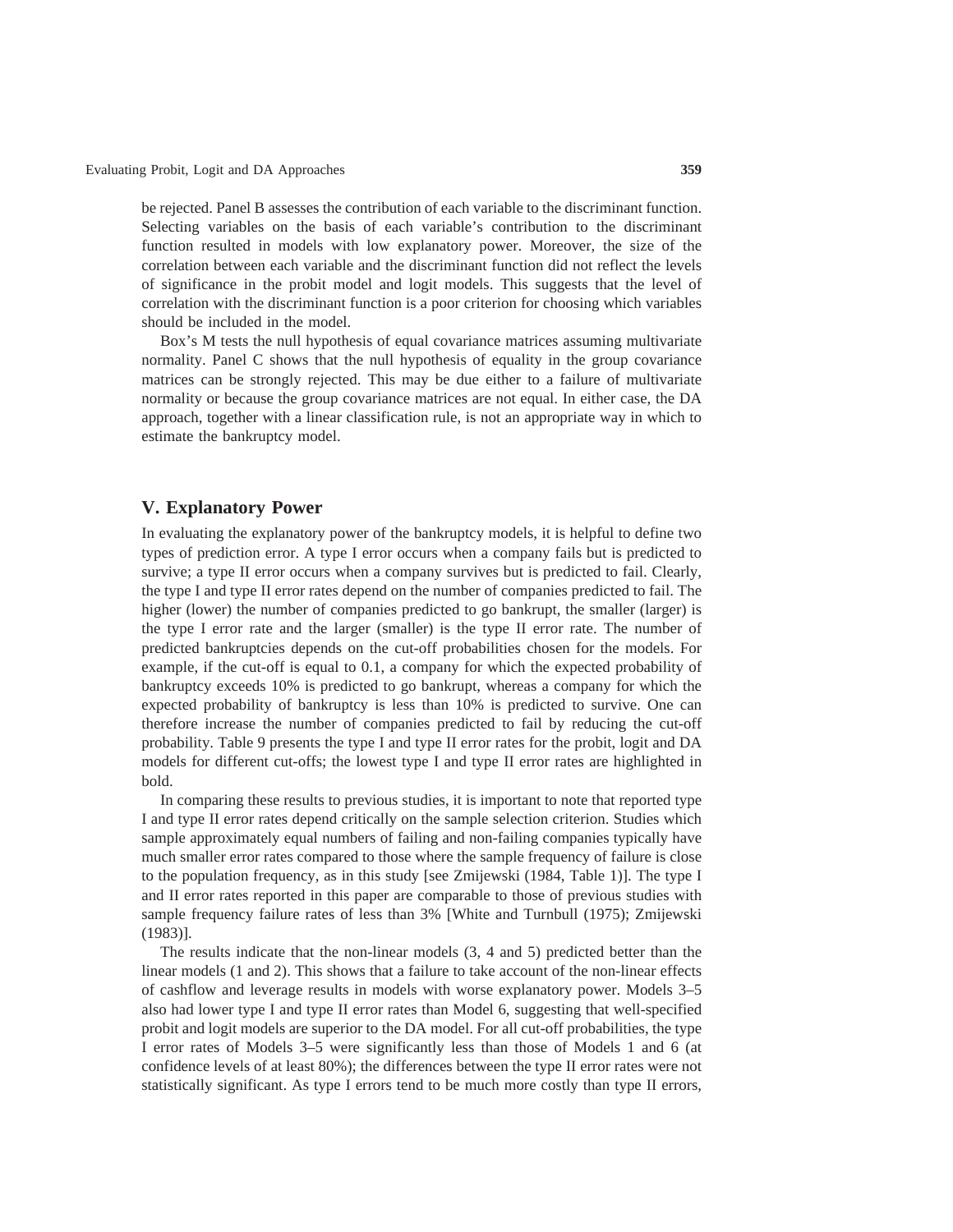| Model 1<br>No. of                                                                                                      |       | Model 2<br>Model 3 |                    |       | Model 4          |       | Model 5            |       | Model 6                   |       |       |       |
|------------------------------------------------------------------------------------------------------------------------|-------|--------------------|--------------------|-------|------------------|-------|--------------------|-------|---------------------------|-------|-------|-------|
| Predicted Type I Type II Type I Type I Type I Type II Type I Type II Type I Type II Type II Type I Type II<br>Failures | (% )  | (% )               | (% )               | (% )  | (% )             | (% )  | $(\% )$            | (% )  | (% )                      | (% )  | (% )  | (% )  |
| 80                                                                                                                     | 78.89 | 0.96               | 80.00              | 0.98  | $73.33^{c,f}$    | 0.89  | $73.33^{c,f}$      | 0.89  | $73.33^{c,f}$             | 0.89  | 78.89 | 0.96  |
| 100                                                                                                                    | 76.67 | 1.25               | 76.67              | 1.25  | $68.89^{c,f}$    | 1.14  | $68.89^{c,f}$      | 1.14  | $70.00^{c,f}$             | 1.15  | 76.67 | 1.25  |
| 120                                                                                                                    | 73.33 | 1.52               | 72.22              | 1.50  | $64.44^{c,f}$    | 1.39  | $64.44^{c,f}$      | 1.39  | $64.44^{c,f}$             | 1.39  | 72.22 | 1.50  |
| 140                                                                                                                    | 71.11 | 1.80               | 68.89              | 1.77  | $61.11^{c,f}$    | 1.66  | $61.11^{c,f}$      |       | 1.66 $61.11^{c,f}$        | 1.66  | 70.00 | 1.79  |
| 180                                                                                                                    | 66.67 | 2.37               | 63.33              |       | 2.32 55.56 $b,e$ |       | 2.21 $55.56^{b,e}$ |       | 2.21 55.56 <sup>b,e</sup> | 2.21  | 65.56 | 2.36  |
| 220                                                                                                                    | 63.33 | 2.96               | 56.67              | 2.86  | $52.22^{b,e}$    | 2.80  | $52.22^{b,e}$      | 2.80  | $51.11^{a,d}$             | 2.78  | 63.33 | 2.96  |
| 260                                                                                                                    | 58.89 | 3.53               | 52.22              | 3.43  | $48.89^{c,f}$    | 3.38  | $48.89^{c,f}$      |       | 3.38 $47.78^{c,f}$        | 3.37  | 56.67 | 3.49  |
| 300                                                                                                                    | 54.44 | 4.09               | 51.11              | 4.05  | $42.22^{b,e}$    | 3.92  | $42.22^{b,e}$      | 3.92  | $41.11^{b,e}$             | 3.90  | 52.22 | 4.06  |
| 500                                                                                                                    | 43.33 | 7.10               | 36.67              | 7.00  | $32.22^{b,e}$    | 6.94  | $31.11^{b,e}$      | 6.92  | $32.22^{b,e}$             | 6.94  | 42.22 | 7.08  |
| 1000                                                                                                                   | 30.00 | 14.81              | 14.44              | 14.59 | $13.33^{a,d}$    | 14.57 | $13.33^{a,d}$      | 14.57 | $13.33^{a,d}$             | 14.57 | 25.56 | 14.75 |
| 2000                                                                                                                   | 13.33 | 30.38              | 7.78               | 30.30 | $6.67^{b,e}$     | 30.29 | $6.67^{b,e}$       | 30.29 | $6.67^{b,e}$              | 30.29 | 13.33 | 30.38 |
| 4000                                                                                                                   | 1.11  | 61.82              | $\mathbf{0}^{c,f}$ | 61.81 | $0^{c,f}$        | 61.81 | $\mathbf{0}^{c,f}$ | 61.81 | $0^{c,f}$                 | 61.81 | 1.11  | 61.82 |

**Table 9.** Type I and Type II Error Rates for Models Estimated Between 1987–1994

Total number of observations = 6416. Number of failures = 90.<br><sup>*a*</sup> Significantly lower than corresponding error rate for Model 6 at 95% confidence level (one-tailed test).

*<sup>b</sup>* Significantly lower than corresponding error rate for Model 6 at 90% confidence level (one-tailed test).

*<sup>c</sup>* Significantly lower than corresponding error rate for Model 6 at 80% confidence level (one-tailed test).

*<sup>d</sup>* Significantly lower than corresponding error rate for Model 1 at 95% confidence level (one-tailed test).

*<sup>e</sup>* Significantly lower than corresponding error rate for Model 1 at 90% confidence level (one-tailed test).

*f* Significantly lower than corresponding error rate for Model 1 at 80% confidence level (one-tailed test).

this suggests that there may be real gains to users when models are tested for misspecification problems.17

It is worth noting that the type I and type II error rates of Models 1 and 2 are very similar to those of Model 6. In other words, there is virtually no difference between the explanatory power of misspecified probit models and the DA model. This reflects the findings of previous studies which argued that there is little gain from using probit or logit approaches rather than DA [Press and Wilson (1978); Lo (1986); Collins and Green (1982)]; however, these studies did not test the probit and logit models for omitted variable bias or heteroskedasticity and did not allow for non-linear effects.

Table 10 shows how Model 5's accuracy was affected by alternative bankruptcy horizons. The benchmark case is where the model predicts one period ahead (the error rates for column 1 correspond to those reported in Table 9). The second (third and fourth)  $\text{column}(s)$  show Model 5's type I and type II error rates for failures predicted to occur within the next two (three and four) reporting periods.

Consistent with previous research, the bankruptcy model showed a decline in accuracy for more distant bankruptcy horizons. However, the deterioration in accuracy was not very great; for example, a comparison of Tables 9 and 10 shows that Model 5 had lower type I and type II error rates, when the bankruptcy horizon was *two* periods, than DA where the horizon was just *one* period.

<sup>&</sup>lt;sup>17</sup> Altman (1977) estimated the relative costs of type I and type II errors for commercial bank loans as being 7:1.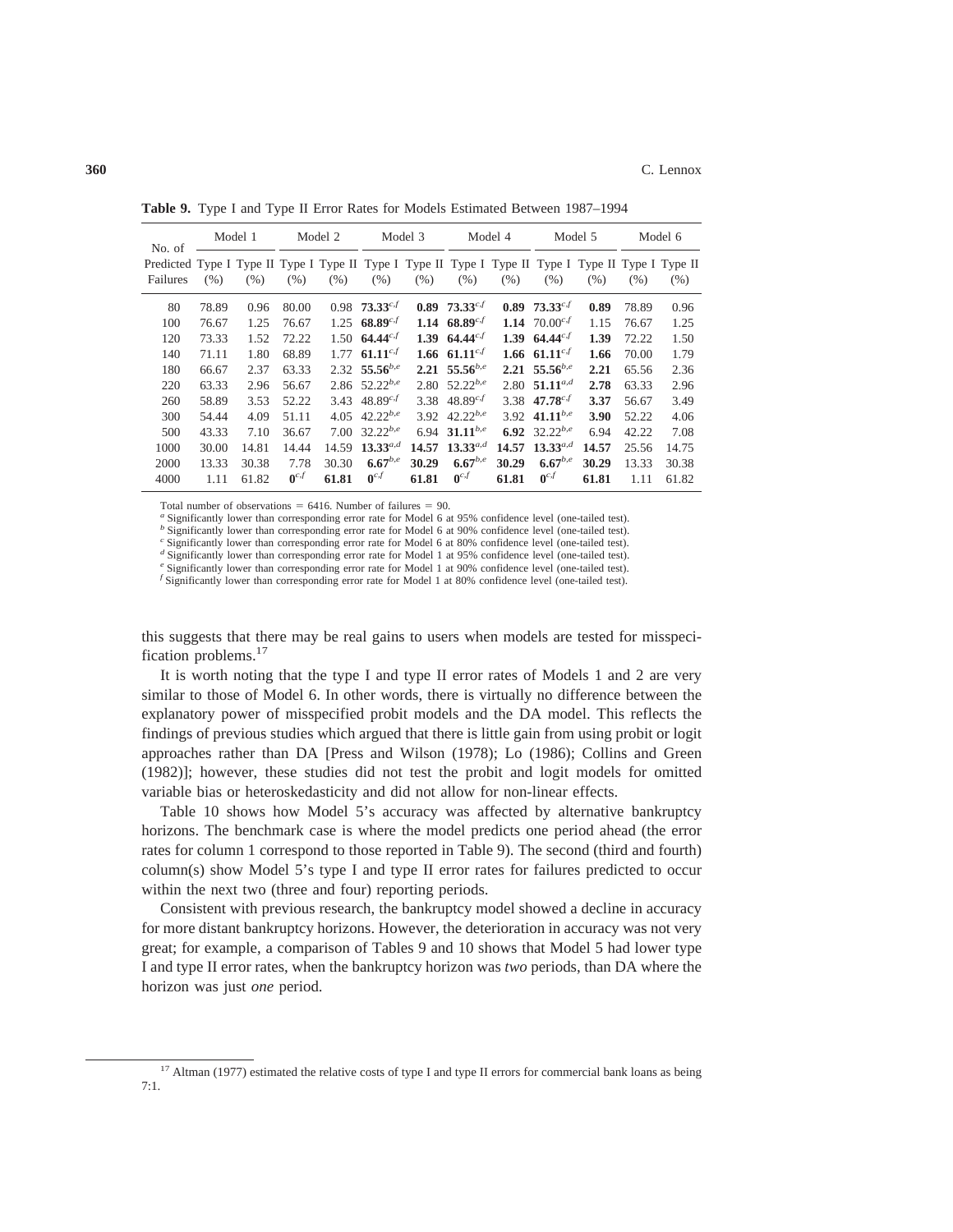|                                 | Number of Reporting Periods Prior to Failure |                         |                          |                 |                |                                         |                           |                 |  |  |  |
|---------------------------------|----------------------------------------------|-------------------------|--------------------------|-----------------|----------------|-----------------------------------------|---------------------------|-----------------|--|--|--|
| No. of<br>Predicted<br>Failures |                                              | One Period <sup>a</sup> | Two Periods <sup>b</sup> |                 |                | Three Periods <sup><math>c</math></sup> | Four Periods <sup>d</sup> |                 |  |  |  |
|                                 | Type I<br>$(\% )$                            | Type II<br>$(\% )$      | Type I<br>(% )           | Type II<br>(% ) | Type I<br>(% ) | Type II<br>(% )                         | Type I<br>(% )            | Type II<br>(% ) |  |  |  |
| 80                              | 73.33                                        | 0.89                    | 79.21                    | 0.69            | 83.53          | 0.62                                    | 86.23                     | 0.62            |  |  |  |
| 100                             | 70.00                                        | 1.15                    | 78.84                    | 0.91            | 81.18          | 0.84                                    | 84.26                     | 0.81            |  |  |  |
| 120                             | 64.44                                        | 1.39                    | 73.03                    | 1.15            | 78.82          | 1.07                                    | 82.30                     | 1.08            |  |  |  |
| 140                             | 61.11                                        | 1.66                    | 70.79                    | 1.41            | 76.86          | 1.31                                    | 80.66                     | 1.33            |  |  |  |
| 180                             | 55.56                                        | 2.21                    | 65.73                    | 1.91            | 71.76          | 1.75                                    | 76.07                     | 1.75            |  |  |  |
| 220                             | 51.11                                        | 2.78                    | 62.36                    | 2.45            | 69.02          | 2.29                                    | 73.11                     | 2.26            |  |  |  |
| 260                             | 47.78                                        | 3.37                    | 58.43                    | 2.98            | 66.27          | 2.82                                    | 70.49                     | 2.78            |  |  |  |
| 300                             | 41.11                                        | 3.90                    | 52.81                    | 3.46            | 61.96          | 3.29                                    | 66.56                     | 3.24            |  |  |  |
| 500                             | 32.22                                        | 6.94                    | 41.57                    | 6.35            | 51.37          | 6.10                                    | 57.05                     | 6.04            |  |  |  |
| 1000                            | 13.33                                        | 14.57                   | 25.28                    | 13.90           | 36.08          | 13.59                                   | 42.30                     | 13.48           |  |  |  |
| 2000                            | 6.67                                         | 30.29                   | 16.29                    | 29.67           | 24.31          | 29.33                                   | 30.49                     | 29.26           |  |  |  |
| 4000                            | $\Omega$                                     | 61.81                   | 4.49                     | 61.40           | 7.45           | 61.09                                   | 9.84                      | 60.96           |  |  |  |

**Table 10.** Type I and Type II Error Rates of Model 5 for Alternative Bankruptcy Horizons

 $a$  There were 90 observations where companies issued their final reports prior to entering bankruptcy (i.e., where *FAILS<sub>it</sub>* =

1). *b* There were 178 observations where companies issued their final or penultimate reports prior to entering bankruptcy (i.e., where  $FAILS_{ii-1} = FAILS_{ii} = 1$ ).

<sup>c</sup> There were 255 observations where companies issued their last three reports prior to entering bankruptcy (i.e., where  $FAILS_{it-2} = FAILS_{it-1} = FAILS_{it} = 1$ ).

<sup>d</sup> There were 305 observations where companies issued their last four reports prior to entering bankruptcy (i.e., where  $FAILS_{it-3} = FAILS_{it-2} = FAILS_{it-1} = FAILS_{it} = 1).$ 

For each cut-off, the type I error rate tended to rise and the type II error rate fell as the bankruptcy horizon increased. This means that a statistical test for each cut-off, similar to those reported in Tables 9 and 11, would not be meaningful. This is because, as the bankruptcy horizon increased, the number of failing observations rose (from 90 to 305), whereas the number of predicted failures was constant for each cut-off.

To evaluate out-of-sample accuracy, Models 1–6 were re-estimated using data for 1987–1990, and were used to identify failing companies between 1991–1994.<sup>18</sup> Table 11 shows the type I and type II error rates for these re-estimated models during the hold-out period (1991–1994). A comparison of Tables 9 and 11 show that there is little difference between the accuracy of models in the estimation and hold-out samples. This suggests that the models do not suffer from over-fitting.

As in Table 9, the non-linear models (3, 4 and 5) generally performed better than the DA model (Model 6). The difference in type I error rates was statistically significant (at the 95% confidence level) for the 20–40 observations with the highest predicted bankruptcy probabilities. This suggests that the difference in accuracy is greatest when the number of predicted failures is close to the number of actual failures (33 in the hold-out sample). The difference in accuracy between the linear and non-linear probit models was not statistically significant in the hold-out sample. The linear models (1 and 2) generally performed better than DA, but their superior performance was less significant statistically. This is consistent with previous studies which imposed linear specifications and did not find significant differences between the probit, logit and DA approaches.

<sup>&</sup>lt;sup>18</sup> The Lachenbruch approach does not accurately measure explanatory power when coefficients are nonconstant over the sample period. Therefore, a hold-out sample was used in preference to the Lachenbruch method.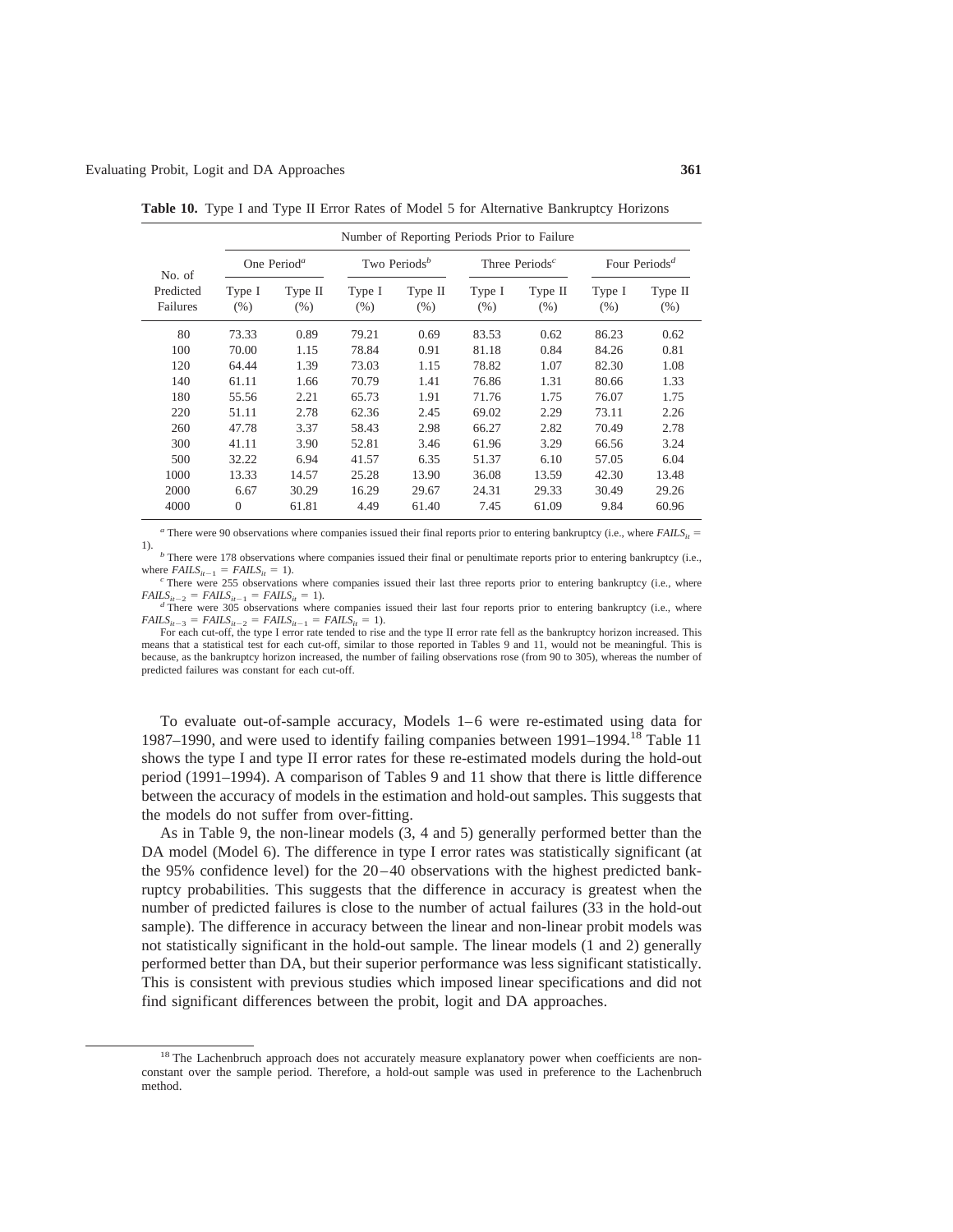| No. of                                                                                                          | Model 1     |       | Model 2     |       | Model 3     |       | Model 4         |                   | Model 5     |       | Model 6 |         |
|-----------------------------------------------------------------------------------------------------------------|-------------|-------|-------------|-------|-------------|-------|-----------------|-------------------|-------------|-------|---------|---------|
| Predicted Type I Type II Type I Type II Type I Type II Type I Type II Type I Type II Type II Type I<br>Failures | (% )        | (% )  | (% )        | (% )  | (% )        | (% )  | (% )            | (% )              | (%)         | (% )  | (% )    | $(\% )$ |
| 20                                                                                                              | $87.88^{a}$ | 0.49  | 96.97       | 0.58  | $90.91^{b}$ | 0.52  | $75.76^{\circ}$ | 0.39 <sup>c</sup> | $90.91^{b}$ | 0.52  | 100.00  | 0.61    |
| 30                                                                                                              | $78.79^{b}$ | 0.71  | $78.79^{b}$ | 0.71  | $75.76^a$   | 0.68  | $69.70^a$       | 0.61              | $72.73^a$   | 0.65  | 93.94   | 0.86    |
| 40                                                                                                              | $72.73^{b}$ | 0.95  | $72.73^{b}$ | 0.95  | $69.70^a$   | 0.92  | $69.70^{\circ}$ | 0.92              | $69.70^a$   | 0.92  | 90.91   | 1.14    |
| 60                                                                                                              | 63.64       | 1.47  | 63.64       | 1.47  | 69.70       | 1.54  | 63.64           | 1.47              | 66.67       | 1.51  | 72.73   | 1.57    |
| 80                                                                                                              | 57.58       | 2.03  | 60.61       | 2.06  | 63.64       | 2.09  | 63.64           | 2.09              | 63.64       | 2.09  | 66.67   | 2.12    |
| 100                                                                                                             | 54.54       | 2.61  | 51.52       | 2.58  | 57.58       | 2.64  | 57.58           | 2.64              | 60.61       | 2.67  | 60.61   | 2.67    |
| 120                                                                                                             | 54.54       | 3.23  | 48.48       | 3.16  | 51.52       | 3.20  | 51.52           | 3.20              | 51.52       | 3.20  | 57.58   | 3.26    |
| 140                                                                                                             | 45.45       | 3.75  | 48.48       | 3.78  | 45.45       | 3.75  | 42.42           | 3.72              | 45.45       | 3.75  | 57.58   | 3.87    |
| 160                                                                                                             | 42.42       | 4.33  | 48.48       | 4.39  | 39.39       | 4.30  | 36.36           | 4.27              | 39.39       | 4.30  | 51.52   | 4.42    |
| 180                                                                                                             | 42.42       | 4.95  | 48.48       | 5.01  | 36.36       | 4.88  | 36.36           | 4.88              | 33.33       | 4.85  | 42.42   | 4.95    |
| 200                                                                                                             | 42.42       | 5.56  | 48.48       | 5.62  | 36.36       | 5.50  | 36.36           | 5.50              | 33.33       | 5.47  | 36.36   | 5.50    |
| 240                                                                                                             | 36.36       | 6.73  | 39.39       | 6.76  | 33.33       | 6.70  | 33.33           | 6.70              | 30.30       | 6.67  | 33.33   | 6.70    |
| 300                                                                                                             | 33.33       | 8.54  | 36.36       | 8.57  | 27.27       | 8.48  | 27.27           | 8.48              | 30.30       | 8.51  | 30.30   | 8.51    |
| 500                                                                                                             | 24.24       | 14.59 | 27.27       | 14.62 | 24.24       | 14.59 | 24.24           | 14.59             | 24.24       | 14.59 | 21.21   | 14.56   |
| 1000                                                                                                            | 18.18       | 29.89 | 15.15       | 29.86 | 12.12       | 29.83 | 12.12           | 29.83             | 12.12       | 29.83 | 12.12   | 29.83   |
|                                                                                                                 |             |       |             |       |             |       |                 |                   |             |       |         |         |

**Table 11.** Type I and Type II Error Rates in Hold-out Sample (1991–1994) for Models Estimated Between 1987–1990

Number of observations in hold-out sample = 3288. Number of failures in hold-out sample = 33. *a* Significantly lower than corresponding error rate for Model 6 at 95% confidence level (one-tailed test).

*b* Significantly lower than corresponding error rate for Model 6 at 90% confidence level (one-tailed test).

*<sup>c</sup>* Significantly lower than corresponding error rate for Model 6 at 80% confidence level (one-tailed test).

### **VI. Conclusion**

Consistent with previous research, this study has shown that profitability, leverage and cashflow have important effects on the probability of bankruptcy. Whereas previous studies did not report tests for misspecification, heteroskedasticity tests used in this paper revealed that cashflow and leverage have non-linear effects on the probability of bankruptcy; incorporating these effects into the model improved its predictive accuracy. In contrast to previous studies, this paper avoided the matching approach. Therefore, it was able to evaluate the effects of company size, industry sector, and the economic cycle on the probability of bankruptcy, and avoided the over-fitting problems which can arise in small samples.

In contrast to previous studies, probit and logit models were found to perform better than DA. In hold-out samples, this difference in predictive accuracy was found to be greatest for realistic cut-off probabilities (where the numbers of predicted and actual failures were similar), and for type I errors (which, in practice, are much more costly than type II errors). Moreover, this superiority over DA was greatest for well-specified non-linear probit and logit models. This may explain why previous studies which did not report tests for misspecification found that probit, logit and DA models were very similar in terms of predictive accuracy.

#### **References**

Aghion, P., and Bolton, P. July 1992. An "incomplete contracts" approach to financial contracting. *Review of Economic Studies* 59(3):473–494.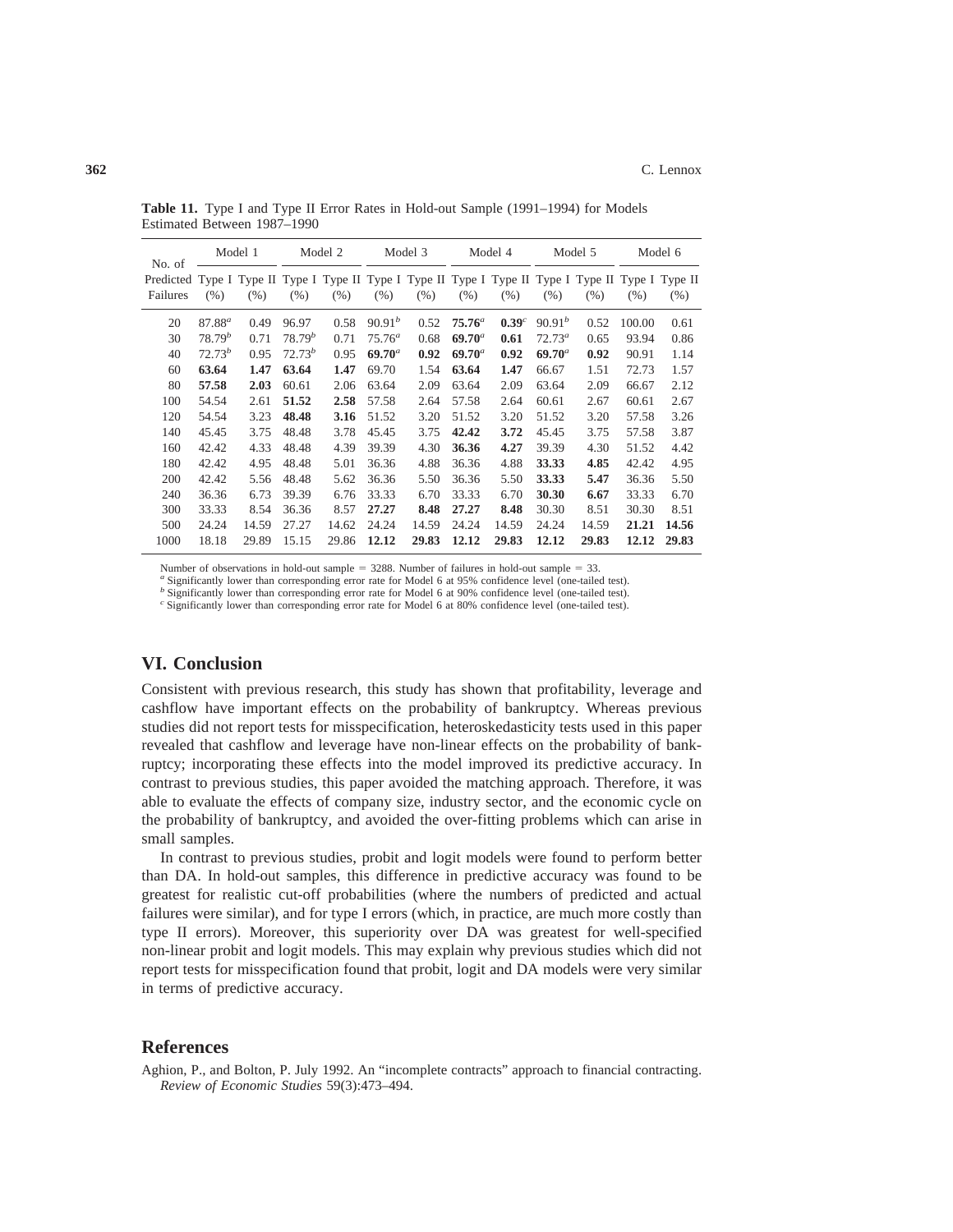- Altman, E. I. Sept. 1968. Financial ratios, discriminant analysis and the prediction of corporate bankruptcy. *Journal of Finance* 23: 589–609.
- Altman, E. I., Haldeman, R. G., and Narayanan, P. June 1977. Zeta analysis. *Journal of Banking and Finance*: 29–54.
- Altman, E. October 1977. Some estimates of the cost of lending errors for commercial banks. *Journal of Commercial Bank Lending*: 51–58.
- Altman, E. 1986. Financial ratios, discriminant analysis and the prediction of corporate bankruptcy. In *Issues and Readings in Managerial Finance* (R. E. Johnson, ed.). New York: Dryden Press, pp. 53–75
- Amemiya, T., and Powell, J. 1983. A comparison of the logit model and normal discriminant analysis when the independent variables are binary. In *Studies in Econometrics, Time Series, and Multivariate Statistics* (S. Karlin, T. Amemiya and L. A. Goodman, eds.). New York: Academic Press, pp. 1–24
- Anderson, J. A. 1972. Separate sample logistic discrimination. *Biometrika* 59(1):19–35.
- Beaver, W. H. 1966. Financial ratios as predictors of bankruptcy. *Journal of Accounting Research* (Supplement):71–102.
- Blum, M. Spring 1974. Failing company discriminant analysis. *Journal of Accounting Research*  $12(1):1-25.$
- Bulow, J., and Shoven, J. Autumn 1978. The bankruptcy decision. *The Bell Journal of Economics* 9(2):437–456.
- Citron, D., and Taffler, R. J. Autumn 1992. The audit report under going concern uncertainties: An empirical analysis. *Accounting and Business Research* 22:337–345.
- Collins, R., and Green, R. 1982. Statistical methods for bankruptcy prediction. *Journal of Economics and Business* 34(4):349–354.
- D'Agostino, R. B., Balanger, A., and D'Agostino, Jr., R. B. Nov. 1990. A suggestion for using powerful and informative tests of normality. *The American Statistician* 44:316–321.
- Davidson, R., and MacKinnon, J. G. July 1984. Convenient specification tests for logit and probit models. *Journal of Econometrics* 25(3):241–262.
- Deakin, E. B. Spring 1972. A discriminant analysis of predictors of business failure. *Journal of Accounting Research* 10:167–179.
- Dixit, A., and Pindyck, R. 1994. *Investment Under Uncertainty*. Princeton: Princeton University Press.
- Eisenbeis, R. A. June 1977. Pitfalls in the application of discriminant analysis in business, finance and economics. *Journal of Finance* 22(3):875–890.
- Elam, R. Jan. 1975. The effect of lease data on the predictive ability of financial ratios. *The Accounting Review* 5(1): 25–43.
- Hamer, M. 1983. Failure prediction: Sensitivity of classification accuracy to alternative statistical methods and variable sets. *Journal of Accounting and Public Policy* 2:289–307.
- Hart, O. 1995. *Firms, Contracts and Financial Structure*. Oxford: Clarendon Lectures in Economics, OUP.
- Hopwood, W. S., McKeown, J. C., and Mutchler, J. F. 1994. A Re-examination of auditor versus model accuracy within the context of the going-concern opinion decision. *Contemporary Accounting Research* 10(2):409–431.
- Hubbard, G. December 1994. Investment under uncertainty: Keeping one's options open. *Journal of Economic Literature* 32(4):1816–1831.
- Jones, F. L. 1987. Current techniques in bankruptcy prediction. *Journal of Accounting Literature* 6:131–164.
- Koh, H. C. Autumn 1991. Model predictions and auditor assessments of going concern status. *Accounting and Business Research* 21(84):331–338.
- Lachenbruch, P. A. 1975. *Discriminant Analysis*. Hafner Press. New York